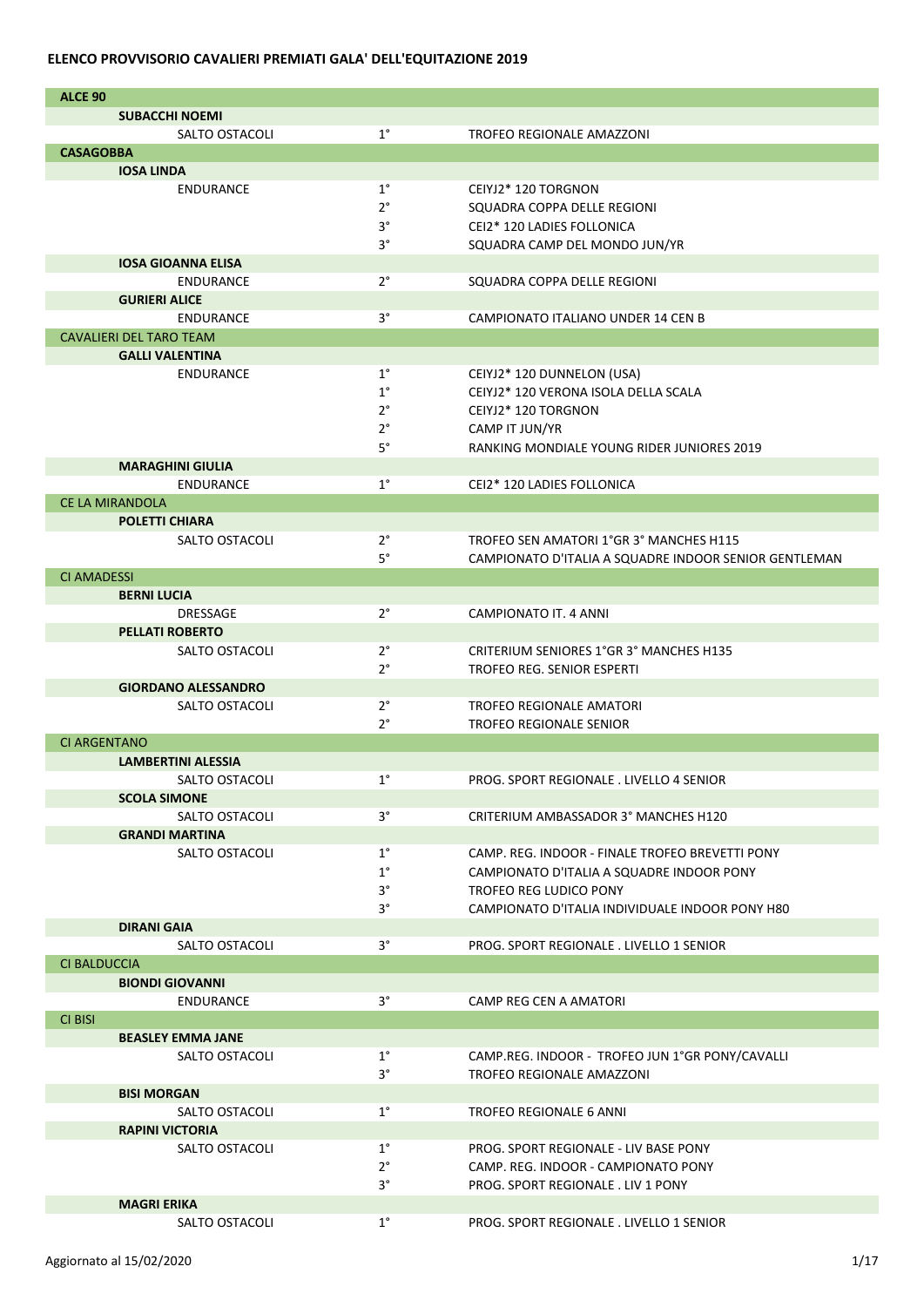|                             | $2^{\circ}$      | PROGETTO SPORT LIVELLO 1 SENIOR                       |
|-----------------------------|------------------|-------------------------------------------------------|
| <b>BIANCHI MARTINA</b>      |                  |                                                       |
| <b>SALTO OSTACOLI</b>       | $3^{\circ}$      | MASTER ASSOCIAZIONI AFFILIATE ER-CAMP.REG.MASTER A/B  |
| <b>CALZOLARI ALESSIA</b>    |                  |                                                       |
| <b>SALTO OSTACOLI</b>       | $3^{\circ}$      | CAMPIONATO ITALIANO YOUNG RIDER BREVETTO AREZZO       |
| <b>ZERI TOMMASO</b>         |                  |                                                       |
| <b>SALTO OSTACOLI</b>       | $3^{\circ}$      | PROG. SPORT REGIONALE, LIVELLO 4 JUNIOR               |
|                             |                  |                                                       |
| <b>BERNARDONI SILVIA</b>    |                  |                                                       |
| <b>SALTO OSTACOLI</b>       | $2^{\circ}$      | PIAZZA DI SIENA - CHALLENGE GENTLEMAN RIDER 130       |
|                             | $3^{\circ}$      | PIAZZA DI SIENA - MASTER SPORT SILVER FINALE TOP FIVE |
|                             | $5^{\circ}$      | CAMPIONATO D'ITALIA A SOUADRE INDOOR SENIOR GENTLEMAN |
| <b>FERRI NICOLE</b>         |                  |                                                       |
| <b>SALTO OSTACOLI</b>       | $7^\circ$        | PIAZZA DI SIENA - COPPA DEL PRESIDENTE                |
| <b>MEUCCI FLAVIO</b>        |                  |                                                       |
| <b>SALTO OSTACOLI</b>       | $3^{\circ}$      | MASTER ASSOCIAZIONI AFFILIATE ER-CAMP.REG.MASTER A/B  |
| <b>FURLATTI NICOLE</b>      |                  |                                                       |
| <b>SALTO OSTACOLI</b>       | $3^{\circ}$      | MASTER ASSOCIAZIONI AFFILIATE ER-CAMP.REG.MASTER A/B  |
| DI BENEDETTO ELENA          |                  |                                                       |
| <b>SALTO OSTACOLI</b>       | $3^{\circ}$      | MASTER ASSOCIAZIONI AFFILIATE ER-CAMP.REG.MASTER A/B  |
| <b>CALZOLARI ROLDANO</b>    |                  |                                                       |
| <b>SALTO OSTACOLI</b>       | $2^{\circ}$      | PROG. SPORT REGIONALE . LIVELLO 1 SENIOR              |
| <b>CI CORTE GHIARA</b>      |                  |                                                       |
| <b>PORTA REBECCA</b>        |                  |                                                       |
| <b>SALTO OSTACOLI</b>       | $2^{\circ}$      | MASTER ASSOCIAZIONI AFFILIATE ER-CAMP.REG.MASTER A/B  |
| <b>FUSCO LEONARDO</b>       |                  |                                                       |
| SALTO OSTACOLI              | $1^{\circ}$      | CAMPIONATO D'ITALIA A SQUADRE INDOOR PONY             |
|                             | $2^{\circ}$      | MASTER ASSOCIAZIONI AFFILIATE ER-CAMP.REG.MASTER A/B  |
|                             | $3^{\circ}$      | CAMPIONATO D'ITALIA INDIVIDUALE INDOOR PONY H90       |
|                             | $6^{\circ}$      |                                                       |
|                             |                  | SQUADRA COPPA ITALIA A SQUADRE                        |
| <b>DELFI SARA</b>           |                  |                                                       |
| <b>SALTO OSTACOLI</b>       | $2^{\circ}$      | MASTER ASSOCIAZIONI AFFILIATE ER-CAMP.REG.MASTER A/B  |
| <b>BRUSCHI AGATA</b>        |                  |                                                       |
| <b>SALTO OSTACOLI</b>       | $2^{\circ}$      | MASTER ASSOCIAZIONI AFFILIATE ER-CAMP.REG.MASTER A/B  |
| <b>ZECCA GIULIA</b>         |                  |                                                       |
| <b>SALTO OSTACOLI</b>       | $2^{\circ}$      | CAMP, REG. INDOOR - FINALE TROFEO BREVETTI CAVALLI    |
| <b>CI DEL MUGNANO</b>       |                  |                                                       |
| <b>FARINETTI ALESSIA</b>    |                  |                                                       |
| <b>MOUNTED GAMES</b>        | $1^{\circ}$      | CAMPIONATI ITA. MOUNTED GAMES A SQUADRE - OPEN PRO    |
| <b>FARINETTI ANDREA</b>     |                  |                                                       |
|                             |                  | CAMPIONATI ITA. MOUNTED GAMES A SQUADRE - OPEN PRO    |
| <b>MOUNTED GAMES</b>        | $1^{\circ}$      |                                                       |
|                             | <b>FINALISTA</b> | <b>MONDIALI MOUNTED GAMES INDIVIDUALI</b>             |
| <b>PEDANI FEDERICO</b>      |                  |                                                       |
| <b>MOUNTED GAMES</b>        | $3^{\circ}$      | CAMPIONATI ITALIANI A COPPIE                          |
|                             | $6^{\circ}$      | MONDIALI MOUNTED GAMES INDIVIDUALI                    |
| <b>PEDANI LORENZO</b>       |                  |                                                       |
| <b>MOUNTED GAMES</b>        | $3^{\circ}$      | CAMPIONATI EUROPEI TEAM                               |
| <b>MAZZINI GAIA</b>         |                  |                                                       |
| <b>MOUNTED GAMES</b>        | $2^{\circ}$      | CAMPIONATI ITA. MOUNTED GAMES A SQUADRE - OPEN        |
| <b>CI DOLCE VITA</b>        |                  |                                                       |
|                             |                  |                                                       |
| <b>CALCINELLI FRANCESCA</b> |                  |                                                       |
| SALTO OSTACOLI              | $2^{\circ}$      | MASTER ASSOCIAZIONI AFFILIATE ER-CAMP.MASTER AGONISTI |
| <b>CELLI REBECCA</b>        |                  |                                                       |
| SALTO OSTACOLI              | $2^{\circ}$      | MASTER ASSOCIAZIONI AFFILIATE ER-CAMP.MASTER AGONISTI |
| <b>GAIA FEDERICO</b>        |                  |                                                       |
| SALTO OSTACOLI              | $2^{\circ}$      | MASTER ASSOCIAZIONI AFFILIATE ER-CAMP.MASTER AGONISTI |
| <b>MURATORI GAIA</b>        |                  |                                                       |
| SALTO OSTACOLI              | $2^{\circ}$      | CAMP. REG. INDOOR - FINALE TROFEO BREVETTI PONY       |
|                             | $2^{\circ}$      | TROFEO REG SPERANZE PONY                              |
|                             | 9°               | SQUADRA COPPA DEL PRESIDENTE PONYLANDIA               |
| <b>MANCINI VIOLA</b>        |                  |                                                       |
| <b>SALTO OSTACOLI</b>       | $2^{\circ}$      | MASTER ASSOCIAZIONI AFFILIATE ER-CAMP.MASTER AGONISTI |
| <b>CI DUE PONTI</b>         |                  |                                                       |
| <b>SBRIGHI SIMONE</b>       | $1^{\circ}$      |                                                       |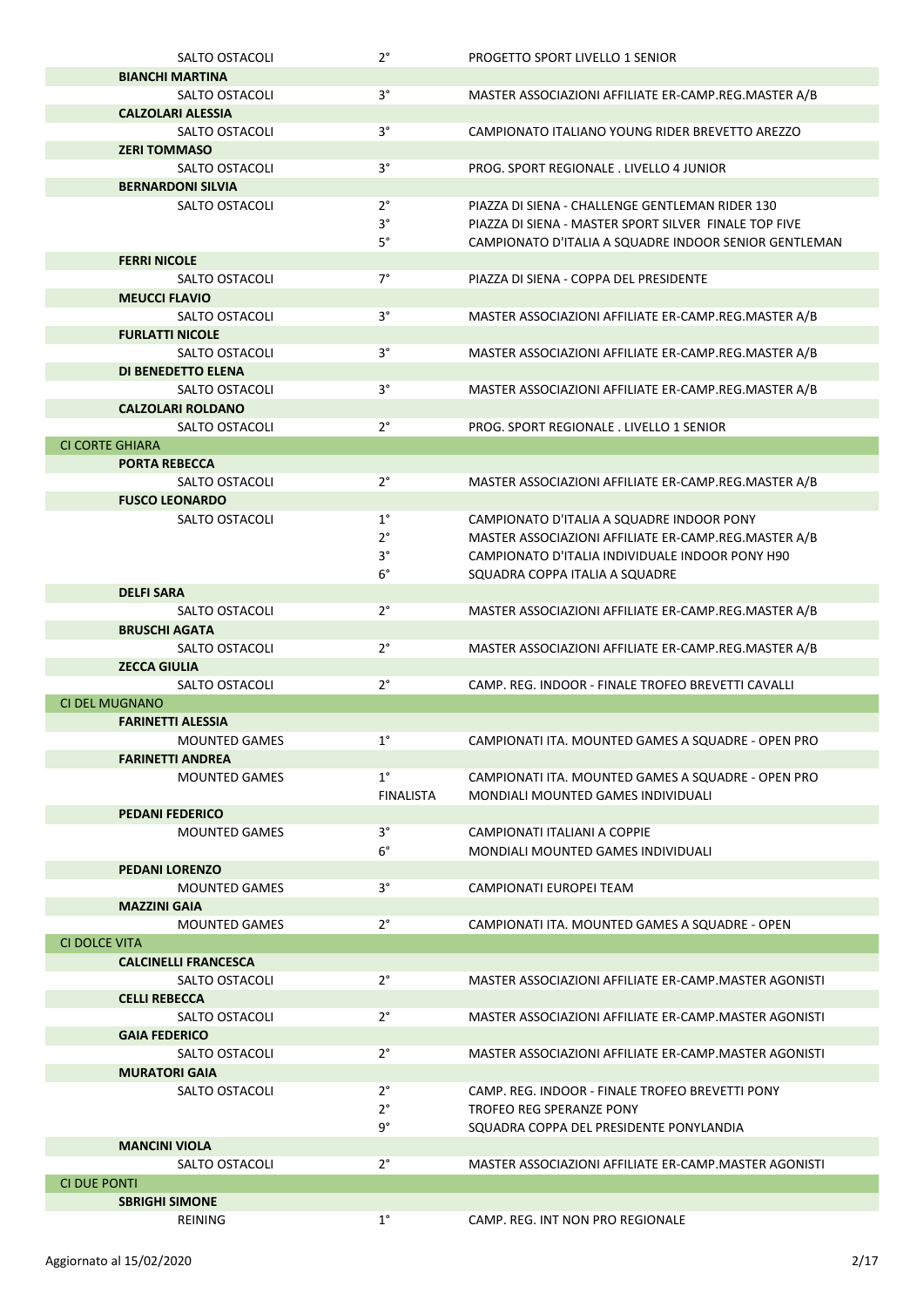| <b>REINING</b>                          | $1^{\circ}$                | CAMP. REG. NON PRO REGIONALE                                |
|-----------------------------------------|----------------------------|-------------------------------------------------------------|
|                                         | $2^{\circ}$                | CAMP. REG. LIMITED NON PRO REGIONALE                        |
| <b>FANTINI CAROLA</b><br>SALTO OSTACOLI | $3^\circ$                  | TROFEO REGIONALE TECNICI E ISTRUTTORI                       |
| <b>CI EQUICLUB</b>                      |                            |                                                             |
| <b>MANZETTI SOFIA</b>                   |                            |                                                             |
| SALTO OSTACOLI                          | $1^{\circ}$                | NATIONS CUP - GORLA MINORE                                  |
|                                         | $2^{\circ}$                | UNDER 21 H130 INDIVIDUALE FIERACAVALLI                      |
|                                         | $3^{\circ}$                | NATIONS CUP - CHALLENGE CUP OPGLABBEEK                      |
|                                         | $3^{\circ}$                | NATIONS CUP - LAMPRECHTSHAUSEN                              |
|                                         | $3^{\circ}$                | <b>CSIO GORLA JUNIOR</b>                                    |
|                                         | $3^{\circ}$                | SQUADRA FEI Jumping Nations Cup Youth Final 2019 Opglabbeek |
|                                         | $7^\circ$                  | SQUADRA COPPA DELLE REGIONI UNDER 21 A SQUADRE              |
| <b>TUROLA BARBARA</b>                   |                            |                                                             |
| SALTO OSTACOLI                          | $2^{\circ}$                | PROG. SPORT REGIONALE . LIVELLO 2 SENIOR                    |
| <b>BENASSI GRETA</b>                    |                            |                                                             |
| SALTO OSTACOLI                          | $3^{\circ}$                | PROG. SPORT REGIONALE, LIVELLO 2 PONY                       |
|                                         | $6^{\circ}$                | SQUADRA COPPA ITALIA A SQUADRE                              |
| <b>CI EQUILAND</b>                      |                            |                                                             |
| <b>ZANESCO LAURA</b>                    |                            |                                                             |
| <b>SALTO OSTACOLI</b>                   | $2^{\circ}$                | CAMP. REG. INDOOR - TROFEO AMAZZONI                         |
| <b>COMERCI ALESSANDRO</b>               |                            |                                                             |
| SALTO OSTACOLI                          | $3^{\circ}$                | CAMP.REG.INDOOR - TROFEO BR.ALL.EMERG.PONY/CAVALLI          |
| <b>CI IL PANARO</b>                     |                            |                                                             |
| <b>BISSACCO NICOLE</b>                  |                            |                                                             |
| <b>SALTO OSTACOLI</b>                   | $4^{\circ}$                | CAMPIONATO D'ITALIA A SQUADRE INDOOR JUNIORES               |
| <b>ONOFRI MARTINA</b>                   |                            |                                                             |
| SALTO OSTACOLI                          | $1^{\circ}$                | TROFEO REGIONALE TECNICI E ISTRUTTORI                       |
|                                         | $2^{\circ}$                | CAMPIONATO TECNICI E ISTRUTTORI - 1GR                       |
| <b>CONTI DAISY</b>                      |                            |                                                             |
| SALTO OSTACOLI                          | $1^{\circ}$<br>$1^{\circ}$ | PROG. SPORT REGIONALE . LIVELLO 3 JUNIOR                    |
| <b>MANTOAN MARIA VITTORIA</b>           |                            | PROG. SPORT REGIONALE . LIVELLO 4 JUNIOR                    |
| SALTO OSTACOLI                          | $7^\circ$                  | CAMPIONATO D'ITALIA A SQUADRE INDOOR CHILDREN               |
| <b>CI LA BOTTE</b>                      |                            |                                                             |
| <b>MAGLI WILLIAM</b>                    |                            |                                                             |
| SALTO OSTACOLI                          | $2^{\circ}$                | CRITERIUM REG AMBASSADOR                                    |
|                                         | $2^{\circ}$                | CAMP REG AMBASSADOR                                         |
| CI LA CONTEA                            |                            |                                                             |
| <b>MARTINELLI MARCO</b>                 |                            |                                                             |
| <b>REINING</b>                          | $1^{\circ}$                | CAMP. REG. INT OPEN REGIONALE                               |
| CI LA MAREMMA                           |                            |                                                             |
| <b>GASPARETTO GABRIELE</b>              |                            |                                                             |
| SALTO OSTACOLI                          | $5^\circ$                  | <b>CSIOJ GORLA</b>                                          |
|                                         | $7^{\circ}$                | SQUADRA COPPA DELLE REGIONI UNDER 21 A SQUADRE              |
| <b>CI LA RONDINELLA</b>                 |                            |                                                             |
| <b>BASSI RICCARDO</b>                   |                            |                                                             |
| SALTO OSTACOLI                          | $2^{\circ}$                | CAMP.REG.INDOOR - TROFEO JUMP PONY H50                      |
| <b>CI LA SECCHIA</b>                    |                            |                                                             |
| <b>GOVONI GIANNI</b>                    |                            |                                                             |
| SALTO OSTACOLI                          | $1^{\circ}$                | 140 CSI3* KNOKKE                                            |
|                                         | $1^{\circ}$                | 140 CSI3* MONTEFALCO                                        |
|                                         | $1^{\circ}$                | 135 CSI3* AREZZO                                            |
|                                         | $1^{\circ}$<br>$1^{\circ}$ | 145 CSI3* AREZZO                                            |
|                                         | $1^{\circ}$                | 140 CSI3* AREZZO                                            |
|                                         | $2^{\circ}$                | <b>GRAND PRIX CSI32* ROMA</b><br>150 CSI5* GEESTEREN        |
|                                         | $3^{\circ}$                | <b>GRAND PRIX CSI3* GORLA MINORE</b>                        |
| <b>MARTARI MARIA VITTORIA</b>           |                            |                                                             |
| SALTO OSTACOLI                          | $4^{\circ}$                | CAMPIONATO D'ITALIA A SQUADRE INDOOR JUNIORES               |
|                                         | $7^{\circ}$                | SQUADRA COPPA DELLE REGIONI UNDER 21 A SQUADRE              |
| <b>CIL'ECURIE</b>                       |                            |                                                             |
| <b>MONARI VERONICA</b>                  |                            |                                                             |
| SALTO OSTACOLI                          | $3^{\circ}$                | CAMP.REG.INDOOR - TROFEO JUMP PONY H50                      |
|                                         |                            |                                                             |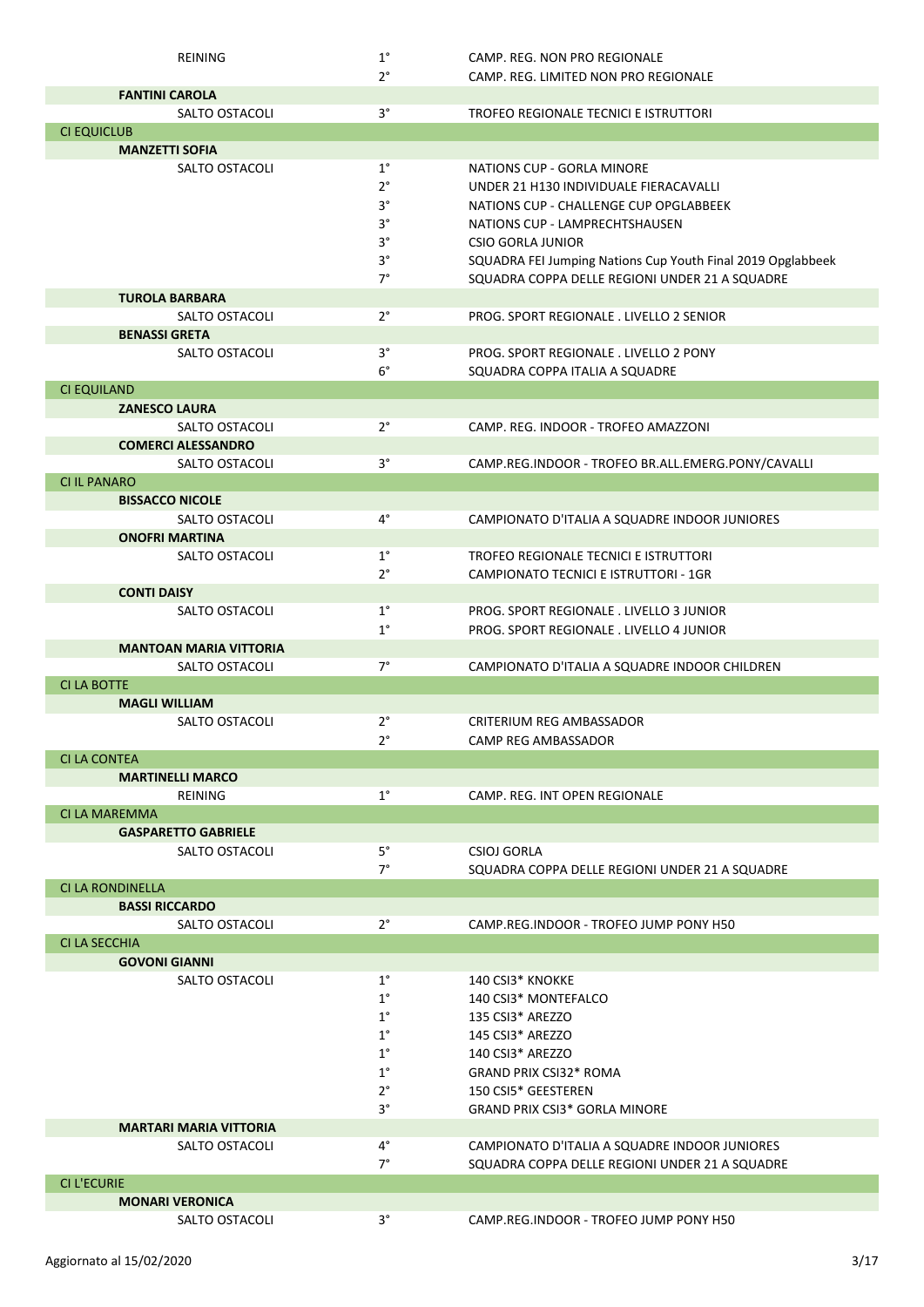| <b>CALDELLI VALENTINA</b>                       |             |                                                 |
|-------------------------------------------------|-------------|-------------------------------------------------|
| SALTO OSTACOLI                                  | $2^{\circ}$ | TROFEO REG LUDICO PONY                          |
| <b>CI LO STRADELLO</b>                          |             |                                                 |
| <b>BARONI DAVIDE</b>                            |             |                                                 |
| <b>MOUNTED GAMES</b>                            | $3^{\circ}$ | CAMPIONATI ITA. MOUNTED GAMES A SQUADRE - OPEN  |
| <b>BREVINI GABRIELE</b>                         |             |                                                 |
| <b>ATTACCHI</b>                                 | $2^{\circ}$ | PONYADI 2019 - ATTACCHI INTEGRATI A SQUADRE     |
| <b>CATTANI SOFIA SONIA</b>                      |             |                                                 |
| <b>COMPLETO</b>                                 | $1^{\circ}$ | CAMPIONATO REGIONALE ALLIEVI                    |
|                                                 | $1^{\circ}$ | <b>TROFEO ALLIEVI DEBUTTANTI</b>                |
|                                                 | $5^\circ$   | COPPA DELLE REGIONI COMPLETO                    |
| <b>MATTIOLI SABRINA</b>                         |             |                                                 |
| PARALIMPICO                                     | $1^{\circ}$ | SQUADRA COPPA DELLE REGIONI PARADRESSAGE        |
|                                                 | $1^{\circ}$ | CAMP. IT GRADO 4 ESORDIENTI                     |
| <b>MONTI ELEONORA</b>                           |             |                                                 |
| <b>DRESSAGE</b>                                 | $1^{\circ}$ | PONYADI 2019 - MINIPONYADI PULCINI              |
| <b>PRATI COSTANZA</b>                           |             |                                                 |
| SALTO OSTACOLI                                  | $2^{\circ}$ | TROFEO REG BREVETTI EMERGENTI                   |
| <b>VISTOCCO ALESSANDRA</b>                      |             |                                                 |
| <b>COMPLETO</b>                                 | $3^{\circ}$ | <b>TROFEO SENIOR BREVETTI</b>                   |
| <b>ROSSI ELISA</b>                              | $3^{\circ}$ |                                                 |
| <b>COMPLETO</b>                                 | $5^{\circ}$ | CAMPIONATO REGIONALE ALLIEVI                    |
|                                                 |             | COPPA DELLE REGIONI COMPLETO                    |
| <b>CORRADINI GRETA</b><br><b>SALTO OSTACOLI</b> | $1^{\circ}$ | CAMP. REG. INDOOR - TROFEO AMATORI              |
| <b>SPAGGIARI VIOLA</b>                          |             |                                                 |
| PARADRESSAGE                                    | $1^{\circ}$ | CAMP IT FISDIR GRADO 2E                         |
| <b>HU LEONARDO</b>                              |             |                                                 |
| PARALIMPICO                                     | $1^{\circ}$ | CAMP IT FISDIR GRADO 1E                         |
| <b>PARISI MIRKO</b>                             |             |                                                 |
| PARALIMPICO                                     | $1^{\circ}$ | CAMP IT FISDIR GRADO 1M                         |
| <b>COSTI SARA</b>                               |             |                                                 |
| PARALIMPICO                                     | $1^{\circ}$ | CAMP IT FISDIR GRADO 2A                         |
| <b>VIGNALI LAURA</b>                            |             |                                                 |
| PARALIMPICO                                     | $2^{\circ}$ | CAMP IT FISDIR GRADO 2A                         |
| <b>VOLTOLINI MARTA</b>                          |             |                                                 |
| PARALIMPICO                                     | $1^{\circ}$ | CAMP IT FISDIR MIGLIOR SOCIETA'                 |
| <b>CI LUGHESE</b>                               |             |                                                 |
| <b>AZZARONI VITTORIA</b>                        |             |                                                 |
| <b>DRESSAGE</b>                                 | $2^{\circ}$ | SQUADRA COPPA DELLE REGIONI DRESSAGE LIV. F     |
|                                                 | $2^{\circ}$ | CAMPIONATI REGIONALI ALLIEVI EMERGENTI          |
|                                                 | $3^{\circ}$ | CAMPIONATI REGIONALI FREESTYLE "F/M"            |
| <b>CI PICCOLE GRANDI ORME</b>                   |             |                                                 |
| <b>ZAGNI EUGENIO</b>                            |             |                                                 |
| SALTO OSTACOLI                                  | $3^{\circ}$ | PROG. SPORT REGIONALE . LIV 1 JUNIOR            |
| <b>CI RAVENNATE</b>                             |             |                                                 |
| <b>COLATORTI GIORGIA</b>                        |             |                                                 |
| SALTO OSTACOLI                                  | $3^{\circ}$ | CAMP. REG. INDOOR - FINALE TROFEO BREVETTI PONY |
| <b>LINARI NICOLE</b>                            |             |                                                 |
| <b>DRESSAGE</b>                                 | $1^{\circ}$ | CAMPIONATI ITALIANI LIV.E JUNIOR                |
| <b>VALENTINI ANNA</b>                           |             |                                                 |
| <b>COMPLETO</b>                                 | $2^{\circ}$ | CIRCUITO INTERREGIONALE CCE LIVELLO 2           |
| <b>BARACCA ANNA</b>                             |             |                                                 |
| <b>DRESSAGE</b>                                 | $1^{\circ}$ | CAMPIONATI ITALIANI LIV.F YR/U25/SENIOR         |
| <b>ROSSINI MELISSA</b>                          |             |                                                 |
| SALTO OSTACOLI                                  | $1^{\circ}$ | <b>TROFEO REG PROMESSE CAVALLI</b>              |
| <b>RUBBOLI ALESSANDRA</b>                       |             |                                                 |
| <b>COMPLETO</b>                                 | $3^{\circ}$ | CIRCUITO INTERREGIONALE CCE AMATORI             |
| <b>CI RIMINESE</b>                              |             |                                                 |
| <b>LAFIATA FILIPPO</b>                          |             |                                                 |
| SALTO OSTACOLI                                  | $1^{\circ}$ | TROFEO REGIONALE 4/5 ANNI                       |
| <b>CUCCOLINI ELISA</b>                          |             |                                                 |
| DRESSAGE                                        | $3^{\circ}$ | TROFEO REGIONALE BREVETTI JUNIOR                |
| <b>CI RIOLA</b>                                 |             |                                                 |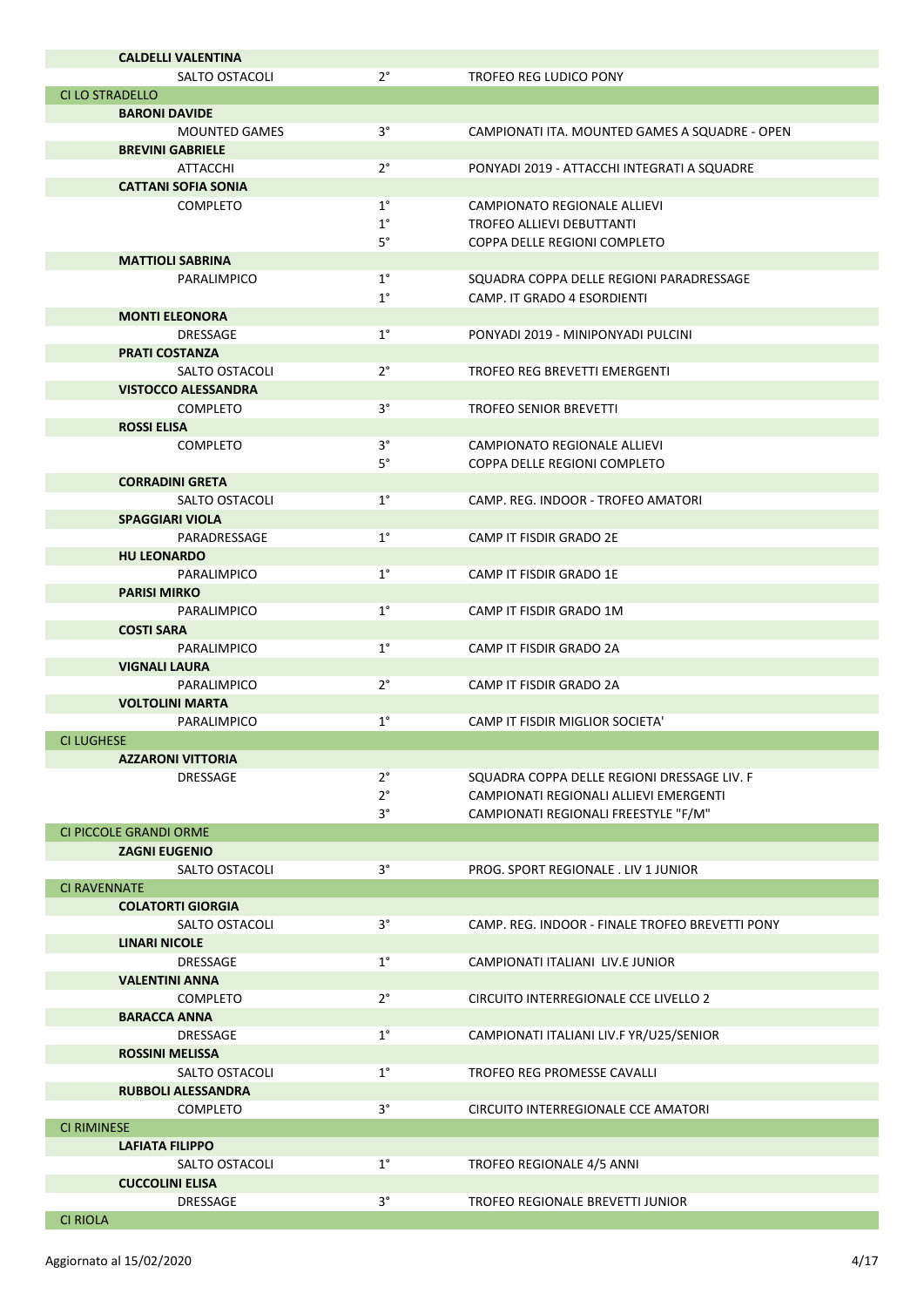|                       | <b>BONI LAURA MICOL</b>                     |             |                                                         |
|-----------------------|---------------------------------------------|-------------|---------------------------------------------------------|
|                       | SALTO OSTACOLI                              | $2^{\circ}$ | TALENT JUNIOR FIERACAVALLI                              |
|                       |                                             | $7^{\circ}$ | SQUADRA COPPA DELLE REGIONI UNDER 21 A SQUADRE          |
|                       | <b>PAINI PAOLO</b>                          |             |                                                         |
|                       | SALTO OSTACOLI                              | $1^{\circ}$ | 145 CSI4* ABU DHABI                                     |
|                       |                                             | $2^{\circ}$ | 150 CSI4* ABU DHABI                                     |
|                       |                                             | $2^{\circ}$ | <b>GRAN PREMIO WORLD CUP DUBAL</b>                      |
|                       |                                             | $2^{\circ}$ | CSIO5* DUBLINO DIV 1                                    |
|                       |                                             | $2^{\circ}$ | <b>WORLD CUP CSI5* DUBAI</b>                            |
|                       |                                             | $5^\circ$   | <b>FALSTERBO CSIO5* DIV 1</b>                           |
|                       | <b>BONI CLIO</b>                            |             |                                                         |
|                       | SALTO OSTACOLI                              | $2^{\circ}$ | CAMPIONATO D'ITALIA A SQUADRE INDOOR SENIOR SPORT       |
|                       |                                             | $2^{\circ}$ | CAMPIONATO D'ITALIA INDIVIDUALE INDOOR SENIOR SPORT     |
| <b>CI SANTA LUCIA</b> |                                             |             |                                                         |
|                       | <b>RAPINI VICTORIA</b>                      |             |                                                         |
|                       | SALTO OSTACOLI                              | $1^{\circ}$ | TROFEO REG SPERANZE PONY                                |
|                       |                                             | $1^{\circ}$ | TROFEO REG ESORDIENTI PONY                              |
|                       | <b>SITTA MICHELA</b>                        |             |                                                         |
|                       | SALTO OSTACOLI                              | 3°          | CAMPIONATO TECNICI E ISTRUTTORI - CRITERIUM 1GR         |
|                       |                                             |             |                                                         |
|                       |                                             | $3^{\circ}$ | CAMP REG AMBASSADOR                                     |
|                       | <b>CARASSINI SOFIA</b>                      |             |                                                         |
| <b>CI TARA</b>        | SALTO OSTACOLI                              | $1^{\circ}$ | <b>TROFEO REG BREVETTI</b>                              |
|                       |                                             |             |                                                         |
|                       | <b>DE RUBEIS GIOVANNI</b><br>SALTO OSTACOLI | $3^{\circ}$ | <b>TROFEO REG BREVETTI ESORDIENTI</b>                   |
|                       | <b>CODICE' GIULIA</b>                       |             |                                                         |
|                       |                                             |             |                                                         |
|                       | SALTO OSTACOLI                              | $2^{\circ}$ | PROG. SPORT REGIONALE . LIVELLO 2 PONY                  |
|                       |                                             | 3°          | TROFEO REG ESORDIENTI PONY                              |
|                       |                                             | $6^{\circ}$ | SQUADRA COPPA DELLE REGIONI PONY FIERACAVALLI           |
|                       |                                             | 9°          | SQUADRA COPPA DEL PRESIDENTE PONYLANDIA                 |
|                       | ZUCCHINI AFFRONTI VIRGINIA VIOLA            |             |                                                         |
|                       | SALTO OSTACOLI                              | $3^{\circ}$ | CAMP. REG. INDOOR - CAMPIONATO PONY                     |
|                       |                                             |             |                                                         |
|                       |                                             | $3^{\circ}$ | TROFEO REG SPERANZE PONY                                |
|                       |                                             | 9°          | SQUADRA COPPA DEL PRESIDENTE PONYLANDIA                 |
| <b>CI VALCONCA</b>    |                                             |             |                                                         |
|                       | <b>AURELI GIADA</b>                         |             |                                                         |
|                       | SALTO OSTACOLI                              | $3^{\circ}$ | <b>TROFEO REG JUNIORES</b>                              |
|                       | <b>BALDAZZI ELISA</b>                       |             |                                                         |
|                       | SALTO OSTACOLI                              | $2^{\circ}$ | TROFEO REGIONALE 4/5 ANNI                               |
|                       | <b>VITOLO MARIO</b>                         |             |                                                         |
|                       | SALTO OSTACOLI                              | $3^\circ$   | TROFEO REGIONALE 6 ANNI                                 |
|                       | <b>POGGIOLI MATTIA</b>                      |             |                                                         |
|                       | SALTO OSTACOLI                              | $3^{\circ}$ | TROFEO REGIONALE 4/5 ANNI                               |
|                       | <b>TAMBURINI MELISSA</b>                    |             |                                                         |
|                       | <b>DRESSAGE</b>                             | $3^{\circ}$ | <b>TROFEO REGIONALE OPEN</b>                            |
|                       | <b>COLOMBARI AURORA</b>                     |             |                                                         |
|                       | DRESSAGE                                    | $1^{\circ}$ | PONYADI 2019 - MINIPONYADI PULCINI                      |
|                       | <b>MIGNANI MICHELLE</b>                     |             |                                                         |
|                       | DRESSAGE                                    | $2^{\circ}$ | <b>TROFEO REGIONALE BREVETTI JUNIOR</b>                 |
|                       | <b>MARIOTTI SOFIA MARIA</b>                 |             |                                                         |
|                       | SALTO OSTACOLI                              | $2^{\circ}$ | <b>TROFEO REG LUDICO</b>                                |
|                       | <b>CEVOLI JORDAN</b>                        |             |                                                         |
|                       | SALTO OSTACOLI                              | $2^{\circ}$ | TROFEO REGIONALE 6 ANNI                                 |
| <b>CI VALGANZOLE</b>  |                                             |             |                                                         |
|                       | <b>GRIMALDI BARBARA</b>                     |             |                                                         |
|                       | DRESSAGE                                    | $1^{\circ}$ | CAMPIONATI ITALIANI FREESTYLE M SENIOR PRO - ISTRUTTORI |
|                       |                                             | $2^{\circ}$ | CAMPIONATI REGIONALI FREESTYLE "F/M"                    |
|                       | <b>PROSPERI GIULIA</b>                      |             |                                                         |
|                       | DRESSAGE                                    | $2^{\circ}$ | CAMPIONATO REGIONALE ASSOLUTO                           |
|                       | <b>FABBRI GINEVRA</b>                       |             |                                                         |
|                       | DRESSAGE                                    | $2^{\circ}$ | TROFEO REGIONALE SPERANZE                               |
|                       | <b>CUOGHI GIANNA MARIA</b>                  |             |                                                         |
| <b>CI VILLA SETA</b>  | DRESSAGE                                    | $3^{\circ}$ | PROGETTO CIRCOLI EMILIA ROMAGNA DRESSAGE                |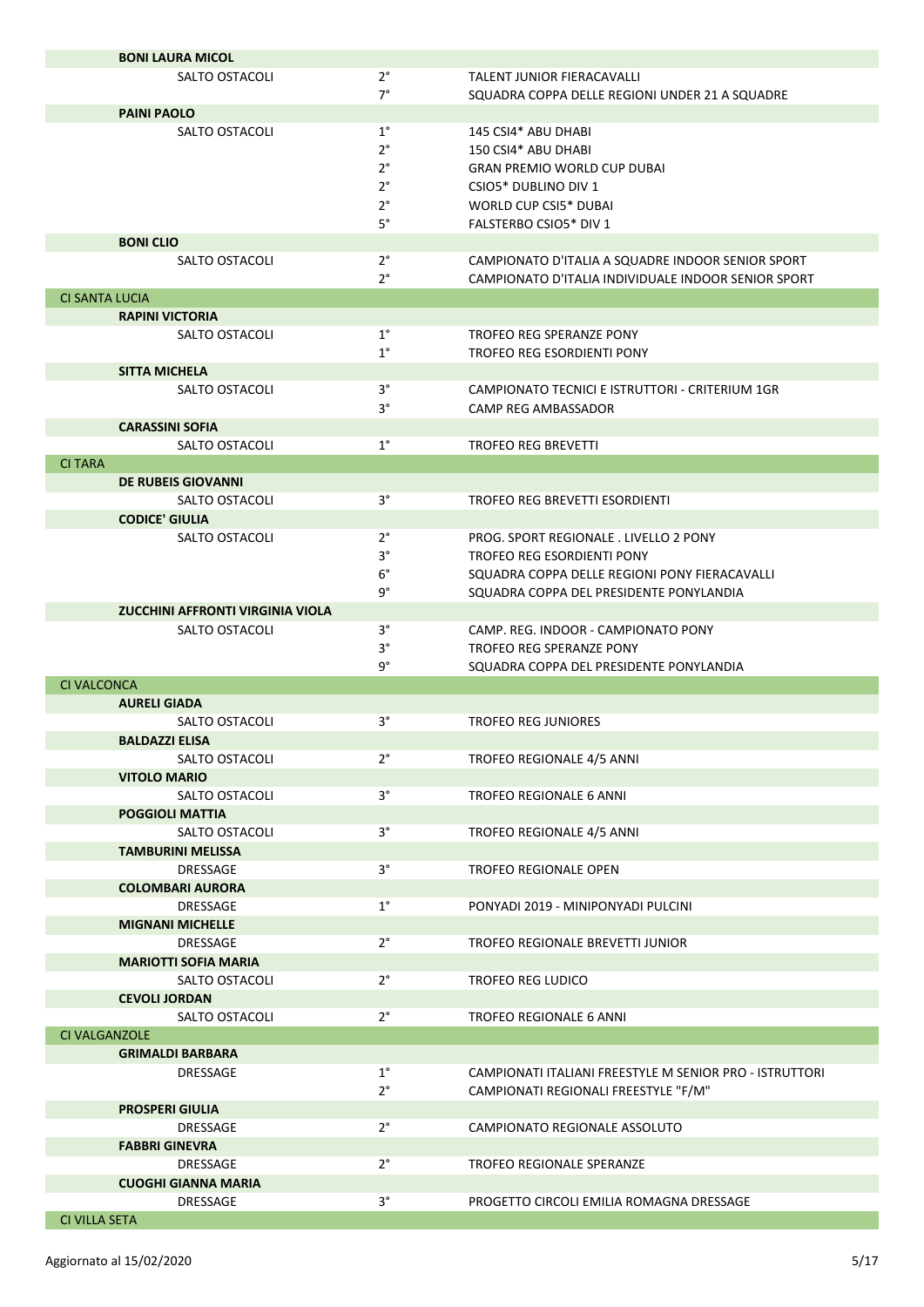|                   | <b>FERRARI GRETA</b>                 |             |                                                         |
|-------------------|--------------------------------------|-------------|---------------------------------------------------------|
|                   | ENDURANCE                            | $2^{\circ}$ | SOUADRA COPPA DELLE REGIONI                             |
|                   | <b>GUERRINI VICTORIA</b>             |             |                                                         |
|                   | <b>ENDURANCE</b>                     | $2^{\circ}$ | SQUADRA COPPA DELLE REGIONI                             |
|                   | <b>GILIOLI MARCO</b>                 |             |                                                         |
|                   | <b>FNDURANCE</b>                     | $2^{\circ}$ | SOUADRA COPPA DELLE REGIONI                             |
|                   | <b>SHAW AMBRA</b>                    |             |                                                         |
|                   | <b>ENDURANCE</b>                     | $2^{\circ}$ | SQUADRA COPPA DELLE REGIONI                             |
|                   | <b>IOTTI NICOLO'</b>                 |             |                                                         |
|                   | <b>ENDURANCE</b>                     | $2^{\circ}$ | CAMP REG CEN A UNDER 21                                 |
|                   |                                      |             |                                                         |
| <b>CISI</b>       |                                      |             |                                                         |
|                   | <b>BOGGI MARGHERITA</b>              |             |                                                         |
|                   | <b>COMPLETO</b>                      | $1^{\circ}$ | <b>TROFEO ALLIEVI</b>                                   |
|                   |                                      | $1^{\circ}$ | CIRCUITO INTERREGIONALE CCE LIVELLO 2                   |
|                   |                                      | $2^{\circ}$ | CAMPIONATO REGIONALE ALLIEVI EMERGENTI                  |
|                   |                                      | 3°          | TAPPA FINALE PROGETTO SPORT LIVELLO 2                   |
|                   | <b>DRESSAGE</b>                      | $1^{\circ}$ | CAMPIONATO REGIONALE ALLIEVI                            |
|                   | <b>FERRARA ANDREA</b>                |             |                                                         |
|                   | SALTO OSTACOLI                       | $2^{\circ}$ | CAMP. REG. INDOOR - FINALE TROFEO TECNICI 1°E2°GR       |
|                   | <b>PITTOTO FRANCESCO</b>             |             |                                                         |
|                   | <b>COMPLETO</b>                      | $2^{\circ}$ | CAMPIONATO REGIONALE ALLIEVI                            |
|                   | <b>GIROLAMI RICCARDO</b>             |             |                                                         |
|                   | SALTO OSTACOLI                       | $3^{\circ}$ | CAMP.REG.INDOOR - TROFEO ALLIEVI BREVETTI               |
|                   |                                      |             |                                                         |
|                   | <b>VALLI OLDEA</b><br>SALTO OSTACOLI | $3^\circ$   | CAMP, REG. INDOOR - FINALE TROFEO SPERANZE CAVALLI      |
|                   |                                      |             |                                                         |
|                   | <b>PORCARO ENRICO</b>                |             |                                                         |
|                   | SALTO OSTACOLI                       | $1^{\circ}$ | PROG. SPORT REGIONALE . LIV 1 JUNIOR                    |
| <b>DELTA TEAM</b> |                                      |             |                                                         |
|                   | <b>CORTECCHIA ANGELA</b>             |             |                                                         |
|                   | <b>COMPLETO</b>                      | $2^{\circ}$ | INTERNAZIONALE CASORATE CCI2*L                          |
| <b>FIS</b>        |                                      |             |                                                         |
|                   | <b>VINCENZI VALENTINA</b>            |             |                                                         |
|                   | <b>COMPLETO</b>                      | $3^\circ$   | CAMPIONATO REGIONALE ALLIEVI EMERGENTI                  |
|                   | <b>DELLA VALLE ELEONORA</b>          |             |                                                         |
|                   | <b>DRESSAGE</b>                      | $1^{\circ}$ | <b>TROFEO REGIONALE SPERANZE</b>                        |
|                   | LANCI MIA                            |             |                                                         |
|                   | DRESSAGE                             | $3^{\circ}$ | <b>TROFEO REGIONALE SPERANZE</b>                        |
|                   | <b>VOLPINI VALENTINA</b>             |             |                                                         |
|                   | <b>DRESSAGE</b>                      | $2^{\circ}$ | <b>TROFEO REGIONALE PROMESSE</b>                        |
|                   |                                      |             |                                                         |
|                   | <b>NIKOLAKOPOULOS ATHINA</b>         |             |                                                         |
|                   | <b>DRESSAGE</b>                      | $2^{\circ}$ | PROG. SPORT REGIONALE PONY LIVELLO A                    |
| <b>GESE</b>       |                                      |             |                                                         |
|                   | <b>DI FRANCESCO EMMA</b>             |             |                                                         |
|                   | SALTO OSTACOLI                       | $2^{\circ}$ | <b>TROFEO REG JUNIORES</b>                              |
|                   |                                      | $7^{\circ}$ | PIAZZA DI SIENA - COPPA DEL PRESIDENTE                  |
|                   | <b>FIORI GIULIA</b>                  |             |                                                         |
|                   | SALTO OSTACOLI                       | $1^{\circ}$ | MASTER ASSOCIAZIONI AFFILIATE ER-CAMP.MASTER AGONISTI   |
|                   | <b>GHERARDI CARLOTTA</b>             |             |                                                         |
|                   | SALTO OSTACOLI                       | $1^{\circ}$ | MASTER ASSOCIAZIONI AFFILIATE ER-CAMP.MASTER AGONISTI   |
|                   | <b>MORELLINI RICCARDO</b>            |             |                                                         |
|                   | SALTO OSTACOLI                       | $1^{\circ}$ | TROFEO REG PROMESSE PONY                                |
|                   | <b>ORLANDI ELISA</b>                 |             |                                                         |
|                   | SALTO OSTACOLI                       | $1^{\circ}$ | MASTER ASSOCIAZIONI AFFILIATE ER-CAMP.MASTER AGONISTI   |
|                   |                                      | $1^{\circ}$ |                                                         |
|                   |                                      |             | CAMP. REG. INDOOR - CAMP.SENIOR 1/2 GRADO               |
|                   |                                      | $3^{\circ}$ | CRITERIUM AMAZZONI 1° E 2° GRADO 3° MANCHES H130        |
|                   |                                      | $3^{\circ}$ | CAMPIONATO D'ITALIA INDIVIDUALE INDOOR SENIOR GENTLEMAN |
|                   |                                      |             |                                                         |
|                   |                                      | $5^{\circ}$ | CAMPIONATO D'ITALIA A SQUADRE INDOOR SENIOR GENTLEMAN   |
|                   | <b>SEMPRINI VERONICA</b>             |             |                                                         |
|                   | SALTO OSTACOLI                       | $1^{\circ}$ | <b>TROFEO REG LUDICO</b>                                |
|                   | <b>GARCIA MARIA FRANCESCA</b>        |             |                                                         |
|                   | <b>COMPLETO</b>                      |             | PARTECIPATO NATIONS CUP WAREGEM                         |
|                   | SALTO OSTACOLI                       | $1^{\circ}$ | MASTER ASSOCIAZIONI AFFILIATE ER-CAMP.MASTER AGONISTI   |
|                   | <b>BORELLI MATTEO</b>                |             |                                                         |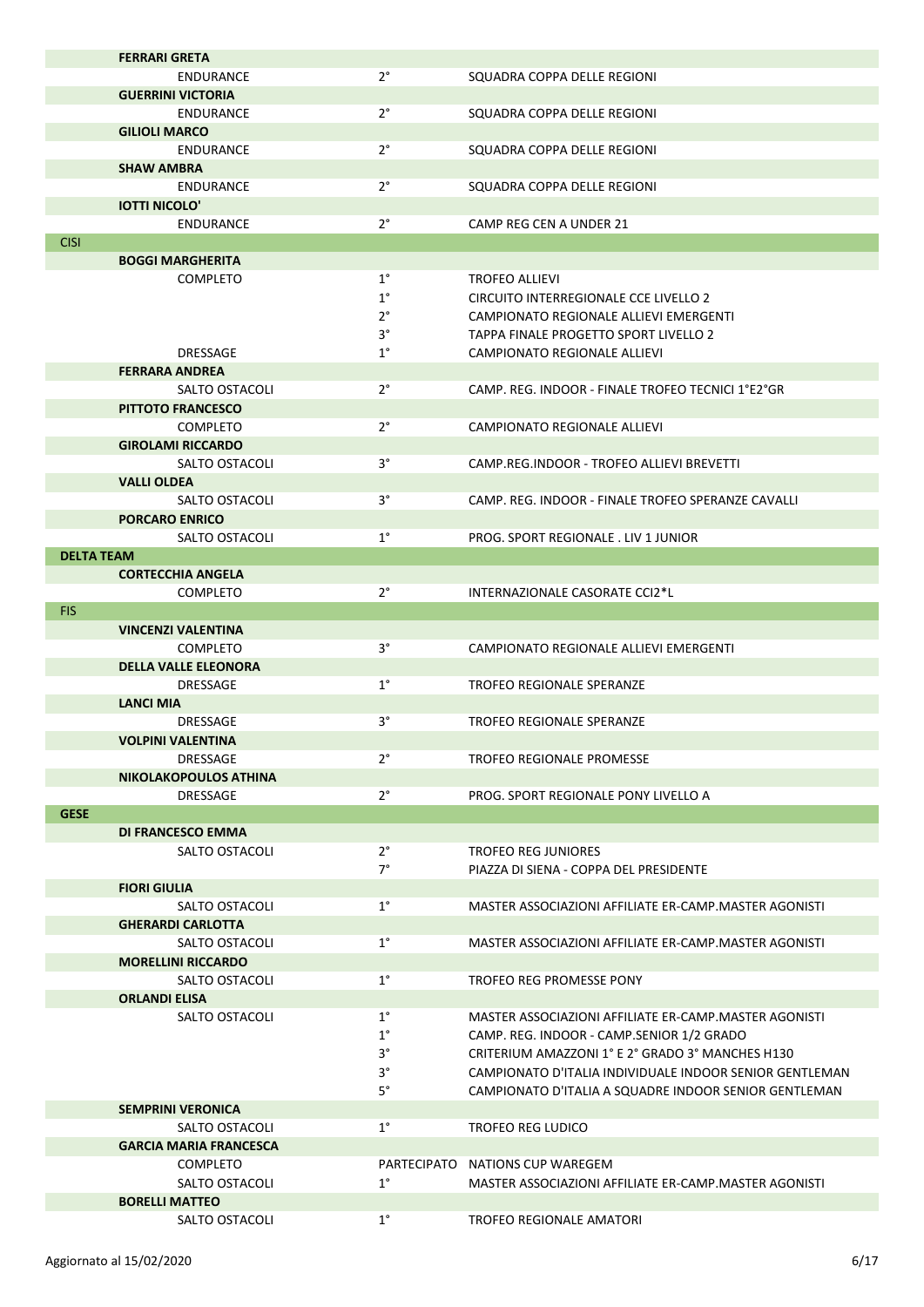|                   | SALTO OSTACOLI                     | $2^{\circ}$  | CAMP. REG. INDOOR - TROFEO AMATORI                    |
|-------------------|------------------------------------|--------------|-------------------------------------------------------|
|                   | <b>BOYNTON ANTHEA TYSON</b>        |              |                                                       |
|                   | SALTO OSTACOLI                     | $1^{\circ}$  | CAMP. REG. INDOOR - FINALE TROFEO BREV.SENIOR         |
|                   |                                    | $1^{\circ}$  | TROFEO REG BREVETTI SENIOR                            |
|                   | <b>CASSOLI OLIMPIA</b>             |              |                                                       |
|                   |                                    | $3^{\circ}$  | CAMP, REG. INDOOR - FINALE TROFEO SPERANZE PONY       |
|                   | SALTO OSTACOLI                     |              |                                                       |
|                   | <b>PAGLIA ALESSANDRO</b>           |              |                                                       |
|                   | SALTO OSTACOLI                     | $3^{\circ}$  | CAMP.REG.INDOOR - TROFEO PROMESSE CAVALLI H70         |
|                   | <b>RINOLFI CHIARA</b>              |              |                                                       |
|                   | SALTO OSTACOLI                     | $1^{\circ}$  | CRITERIUM REG AMBASSADOR                              |
| <b>GLI AIRONI</b> |                                    |              |                                                       |
|                   | <b>LIPPI MARTINA</b>               |              |                                                       |
|                   | <b>DRESSAGE</b>                    | $2^{\circ}$  | SQUADRA COPPA DELLE REGIONI DRESSAGE LIV. F           |
|                   |                                    | $3^{\circ}$  | TROFEO NAZIONALE ALLIEVI EMERGENTI                    |
|                   | <b>MONTANARI CLAUDIA</b>           |              |                                                       |
|                   | DRESSAGE                           | $1^{\circ}$  | CAMPIONATO IT.SENIORES ESPERTI                        |
|                   |                                    | $1^{\circ}$  | CAMPIONATO REGIONALE ASSOLUTO                         |
|                   |                                    | $2^{\circ}$  | CAMPIONATO FREESTYLE SENIORES ESPERTI                 |
|                   | PERBELLINI LUDOVICA                |              |                                                       |
|                   | DRESSAGE                           | $3^{\circ}$  | CAMPIONATO REGIONALE ASSOLUTO                         |
|                   |                                    | $3^{\circ}$  | CAMP IT FREESTYLE YOUNG RIDERS                        |
|                   | <b>SPAGNI RICCARDO</b>             |              |                                                       |
|                   | <b>DRESSAGE</b>                    | $1^{\circ}$  | CAMPIONATO IT. CHILDREN                               |
|                   |                                    | $1^{\circ}$  | TROFEO NAZIONALE ALLIEVI EMERGENTI                    |
|                   |                                    | $1^{\circ}$  | CAMPIONATI REGIONALI ALLIEVI EMERGENTI                |
|                   |                                    | $2^{\circ}$  |                                                       |
|                   |                                    |              | SQUADRA COPPA DELLE REGIONI DRESSAGE LIV. F           |
|                   |                                    | $6^{\circ}$  | SQUADRA CAMPIONATI EUROPEI CHILDREN                   |
|                   |                                    | $21^{\circ}$ | CAMPIONATI EUROPEI CHILDREN                           |
|                   | <b>LODI LISA</b>                   |              |                                                       |
|                   | DRESSAGE                           | $1^{\circ}$  | CAMPIONATO REGIONALE ESPERTI                          |
|                   | <b>CASELLI LAURA</b>               |              |                                                       |
|                   | <b>DRESSAGE</b>                    | $3^{\circ}$  | CAMPIONATI ITALIANI LIV.E YR/U25/SENIOR               |
|                   | <b>CATTINARI SOFIA</b>             |              |                                                       |
|                   | DRESSAGE                           | $2^{\circ}$  | CAMPIONATI ITALIANI LIV.E YR/U25/SENIOR               |
|                   |                                    | $3^{\circ}$  | <b>TROFEO REGIONALE SENIOR F</b>                      |
|                   | <b>MARCHI SARA</b>                 |              |                                                       |
|                   | <b>DRESSAGE</b>                    | $3^{\circ}$  | TROFEO REGIONALE BREVETTI SENIOR                      |
|                   | <b>GRUPPO SPORTIVO FIAMME ORO</b>  |              |                                                       |
|                   | <b>SANDEI PIETRO</b>               |              |                                                       |
|                   | <b>COMPLETO</b>                    | $1^{\circ}$  | INTERNAZIONALE CASORATE CCI2*L                        |
|                   |                                    | $1^{\circ}$  | <b>CCI2*L CASORATE</b>                                |
|                   |                                    | $2^{\circ}$  | <b>CCI2*S TAIPANA</b>                                 |
|                   |                                    | $3^{\circ}$  | INTERNAZIONALE CASORATE CCI2*L                        |
|                   |                                    | $3^{\circ}$  | <b>CCI3*S TAIPANA</b>                                 |
|                   |                                    | $3^{\circ}$  | <b>CCI2*L CASORATE</b>                                |
|                   |                                    | $42^{\circ}$ | <b>CCI5*L BADMINTON</b>                               |
|                   | <b>CIRIESI FEDERICO</b>            |              |                                                       |
|                   | SALTO OSTACOLI                     | $2^{\circ}$  | CAMPIONATO D'ITALIA A SQUADRE INDOOR SENIOR SPORT     |
| <b>I PIOPPI</b>   |                                    |              |                                                       |
|                   | <b>CORRADI GIULIANA</b>            |              |                                                       |
|                   | <b>VOLTEGGIO</b>                   | $2^{\circ}$  | CAMPIONATI ITALIANI DI VOLTEGGIO - SQUADRA L          |
|                   | <b>GRAZIOLI VERONICA</b>           |              |                                                       |
|                   | <b>VOLTEGGIO</b>                   | $2^{\circ}$  | CAMPIONATI ITALIANI DI VOLTEGGIO - SQUADRA L          |
|                   | <b>FANTUZZI CHIARA</b>             |              |                                                       |
|                   | <b>VOLTEGGIO</b>                   | $2^{\circ}$  | CAMPIONATI ITALIANI DI VOLTEGGIO - SQUADRA L          |
|                   | <b>CONTALDO ELENA</b>              |              |                                                       |
|                   | <b>VOLTEGGIO</b>                   | $3^{\circ}$  |                                                       |
|                   |                                    |              | CAMPIONATI ITALIANI DI VOLTEGGIO - CHILDREN FEMMINILE |
|                   | <b>BORSARI GIULIA</b>              |              |                                                       |
|                   | <b>VOLTEGGIO</b>                   | $2^{\circ}$  | CAMPIONATI ITALIANI DI VOLTEGGIO - SENIOR FEMMINILE   |
|                   | <b>ANCARANI CATERINA (LONGEUR)</b> |              |                                                       |
|                   | <b>VOLTEGGIO</b>                   | $2^{\circ}$  | CAMPIONATI ITALIANI DI VOLTEGGIO - SQUADRA L          |
|                   | <b>CALLEGARI MICHELA (LONGEUR)</b> |              |                                                       |
|                   | <b>VOLTEGGIO</b>                   | $3^{\circ}$  | CAMPIONATI ITALIANI DI VOLTEGGIO - CHILDREN FEMMINILE |
|                   | <b>ANCARANI CATERINA</b>           |              |                                                       |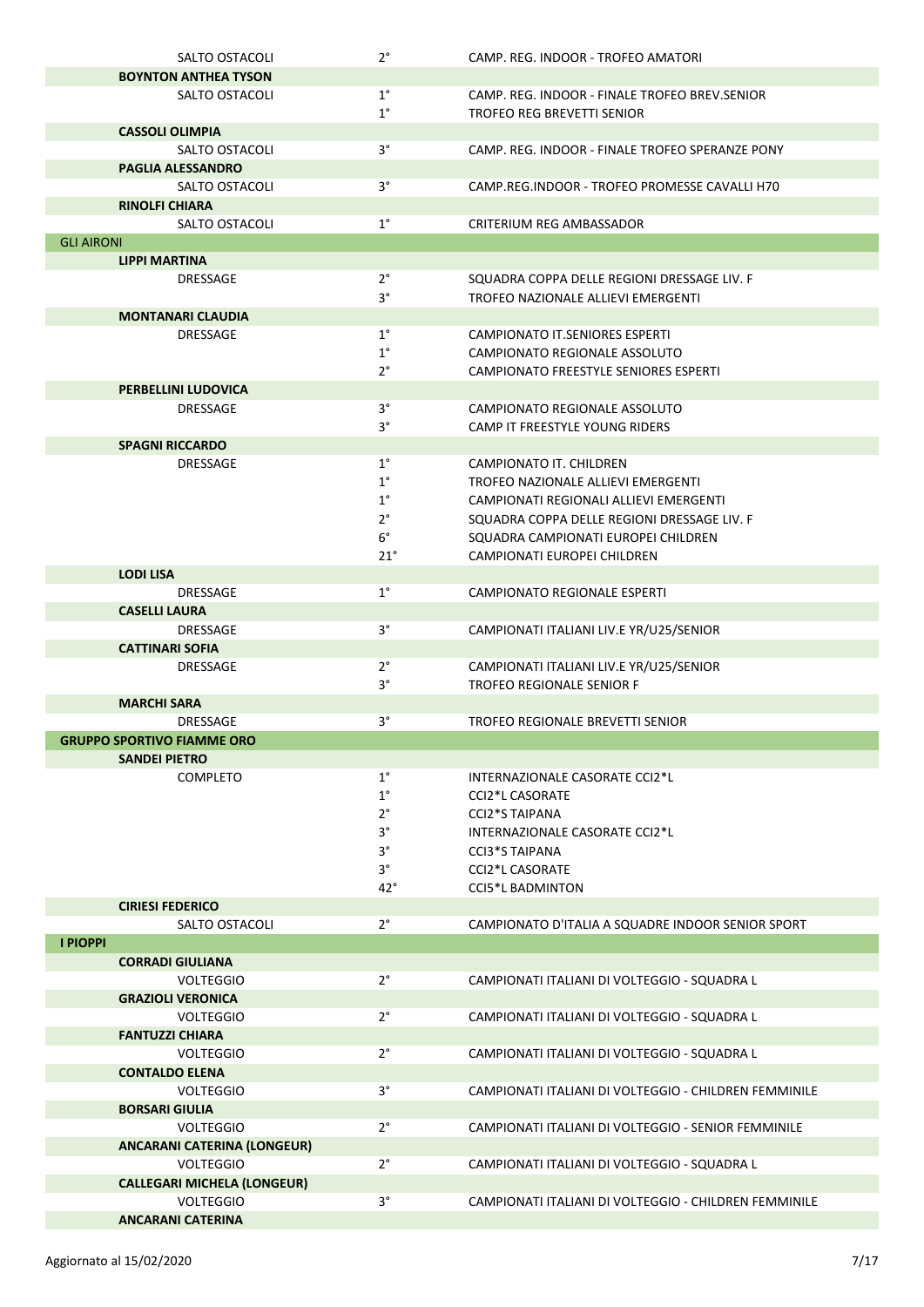| <b>VOLTEGGIO</b>                            | $3^{\circ}$                | CAMPIONATI ITALIANI DI VOLTEGGIO - SENIOR FEMMINILE                         |
|---------------------------------------------|----------------------------|-----------------------------------------------------------------------------|
| <b>MIGLIOR SCUOLA VOLTEGGIO LUDICO</b>      |                            |                                                                             |
| <b>VOLTEGGIO</b>                            | $4^{\circ}$                | CAMPIONATI ITALIANI DI VOLTEGGIO - MIGLIOR SCUOLA                           |
| IL CINGHIO EQUITAZIONE                      |                            |                                                                             |
| <b>NICASTRI GIULIA</b>                      |                            |                                                                             |
| <b>COMPLETO</b>                             | $3^{\circ}$                | INTERNAZIONALE RAVENNA CCIP2*                                               |
| <b>RICCI SOFIA</b>                          |                            |                                                                             |
| DRESSAGE                                    | $1^{\circ}$                | SQUADRA COPPA DELLE REGIONI PARADRESSAGE                                    |
|                                             | $1^{\circ}$                | CAMPIONATI ITALIANI PONY - CRITERIUM ESORDIENTI                             |
|                                             | $1^{\circ}$                | PONYADI 2019 - GIOVANISSIMI PAT. B                                          |
|                                             | $1^{\circ}$                | PONYADI 2019 - DRESSAGE A SQUADRE                                           |
|                                             | $3^{\circ}$                | SQUADRA COPPA DELLE REGIONI DRESSAGE LIV. E                                 |
| <b>RICCI GIADA</b>                          |                            |                                                                             |
| <b>DRESSAGE</b>                             | $1^{\circ}$                | PONYADI 2019 - DRESSAGE A SQUADRE                                           |
|                                             | 9°                         | SQUADRA COPPA DELLE REGIONI DRESSAGE LIV. E                                 |
| <b>VINCENZI CHIARA</b>                      |                            |                                                                             |
| SALTO OSTACOLI                              | $3^{\circ}$                | CAMP. REG. INDOOR - TROFEO AMAZZONI                                         |
| <b>ZUIN MATILDE</b>                         |                            |                                                                             |
| SALTO OSTACOLI                              | $3^{\circ}$                | CAMP.REG.INDOOR - TROFEO PROMESSE PONY                                      |
| <b>IL GLICINE</b>                           |                            |                                                                             |
| <b>TANTERI MARIA LAURA</b>                  |                            |                                                                             |
| SALTO OSTACOLI                              | $1^{\circ}$                | <b>TROFEO REG JUNIORES</b>                                                  |
|                                             | $2^{\circ}$                | PROG. SPORT REGIONALE, LIVELLO 4 JUNIOR                                     |
| <b>PIZZETTI ANDREA</b>                      |                            |                                                                             |
| SALTO OSTACOLI                              | $1^{\circ}$                | CAMP REG JUNIORES ASSOLUTO                                                  |
|                                             | $2^{\circ}$                | PIAZZA DI SIENA - COPPA DEL PRESIDENTE - BCA INTESA S PAOLO                 |
|                                             | $4^{\circ}$                | CAMPIONATO D'ITALIA A SQUADRE INDOOR JUNIORES                               |
|                                             | $7^{\circ}$                | PIAZZA DI SIENA - COPPA DEL PRESIDENTE                                      |
| <b>DALDOSS WALTER</b>                       |                            |                                                                             |
| SALTO OSTACOLI                              | $5^\circ$                  | CAMPIONATO D'ITALIA A SQUADRE INDOOR SENIOR GENTLEMAN                       |
| <b>BETTELLI GABRIEL</b>                     |                            |                                                                             |
| SALTO OSTACOLI                              | $1^{\circ}$                | CAMPIONATO TECNICI E ISTRUTTORI - CRITERIUM 1GR                             |
| <b>TASSI VERONICA</b>                       |                            |                                                                             |
| SALTO OSTACOLI                              | $1^{\circ}$                | CAMP.REG.INDOOR - TROFEO PROMESSE CAVALLI H70                               |
| <b>PASTORELLI GABRIELE</b>                  |                            |                                                                             |
|                                             | $3^{\circ}$                | <b>TROFEO REG BREVETTI SENIOR</b>                                           |
| SALTO OSTACOLI<br><b>MAZZI ELISA</b>        |                            |                                                                             |
|                                             | 3°                         |                                                                             |
| SALTO OSTACOLI                              |                            | TROFEO REG. SENIOR ESPERTI                                                  |
| <b>GIACOPINI BEATRICE</b><br>SALTO OSTACOLI | $3^{\circ}$                | CAMP. REG. SENIOR ASSOLUTO                                                  |
| <b>INTERNATIONAL HORSE CENTER</b>           |                            |                                                                             |
| <b>MARANI GIULIA</b>                        |                            |                                                                             |
| <b>COMPLETO</b>                             | $1^{\circ}$                | CAMPIONATO REGIONALE ALLIEVI EMERGENTI                                      |
|                                             |                            |                                                                             |
|                                             | $5^\circ$                  | COPPA DELLE REGIONI COMPLETO                                                |
| <b>MELCHIORI DORA</b>                       | $9^{\circ}$                |                                                                             |
| <b>DRESSAGE</b>                             |                            | SQUADRA COPPA DELLE REGIONI DRESSAGE LIV. E                                 |
| <b>BORDOAGNI GIULIA</b>                     |                            |                                                                             |
| DRESSAGE                                    | $1^{\circ}$<br>$1^{\circ}$ | FINALE PROGETTO SPORT AMATORI LIV.F<br>PROG. SPORT REGIONALE AMATORI LIV. F |
|                                             |                            |                                                                             |
| <b>PARMA JESSICA</b>                        | $2^{\circ}$                |                                                                             |
| <b>DRESSAGE</b>                             |                            | <b>TROFEO REGIONALE SENIOR F</b>                                            |
| <b>LA BOSANA</b>                            |                            |                                                                             |
| <b>FUMAGALLI MARTA</b>                      |                            |                                                                             |
| <b>ENDURANCE</b>                            | $3^{\circ}$                | CAMP REG CEN A UNDER 21                                                     |
| <b>MONTANARI ELISABETTA</b>                 |                            |                                                                             |
| <b>ENDURANCE</b>                            | $2^{\circ}$                | SQUADRA COPPA DELLE REGIONI                                                 |
| <b>BELLAGENTE CLAUDIO</b>                   |                            |                                                                             |
| ENDURANCE                                   | $2^{\circ}$                | SQUADRA COPPA DELLE REGIONI                                                 |
|                                             | $2^{\circ}$                | CAMP REG CEN B AMATORI                                                      |
| <b>CREMONESI GAIA MARIA BEATRICE</b>        |                            |                                                                             |
| <b>ENDURANCE</b>                            | $2^{\circ}$                | SQUADRA COPPA DELLE REGIONI                                                 |
| <b>LOMBARDO CARLOTTA</b>                    |                            |                                                                             |
| <b>ENDURANCE</b>                            | $2^{\circ}$                | SQUADRA COPPA DELLE REGIONI                                                 |
| <b>CREMONESI BIANCA MARIA VALENTINA</b>     |                            |                                                                             |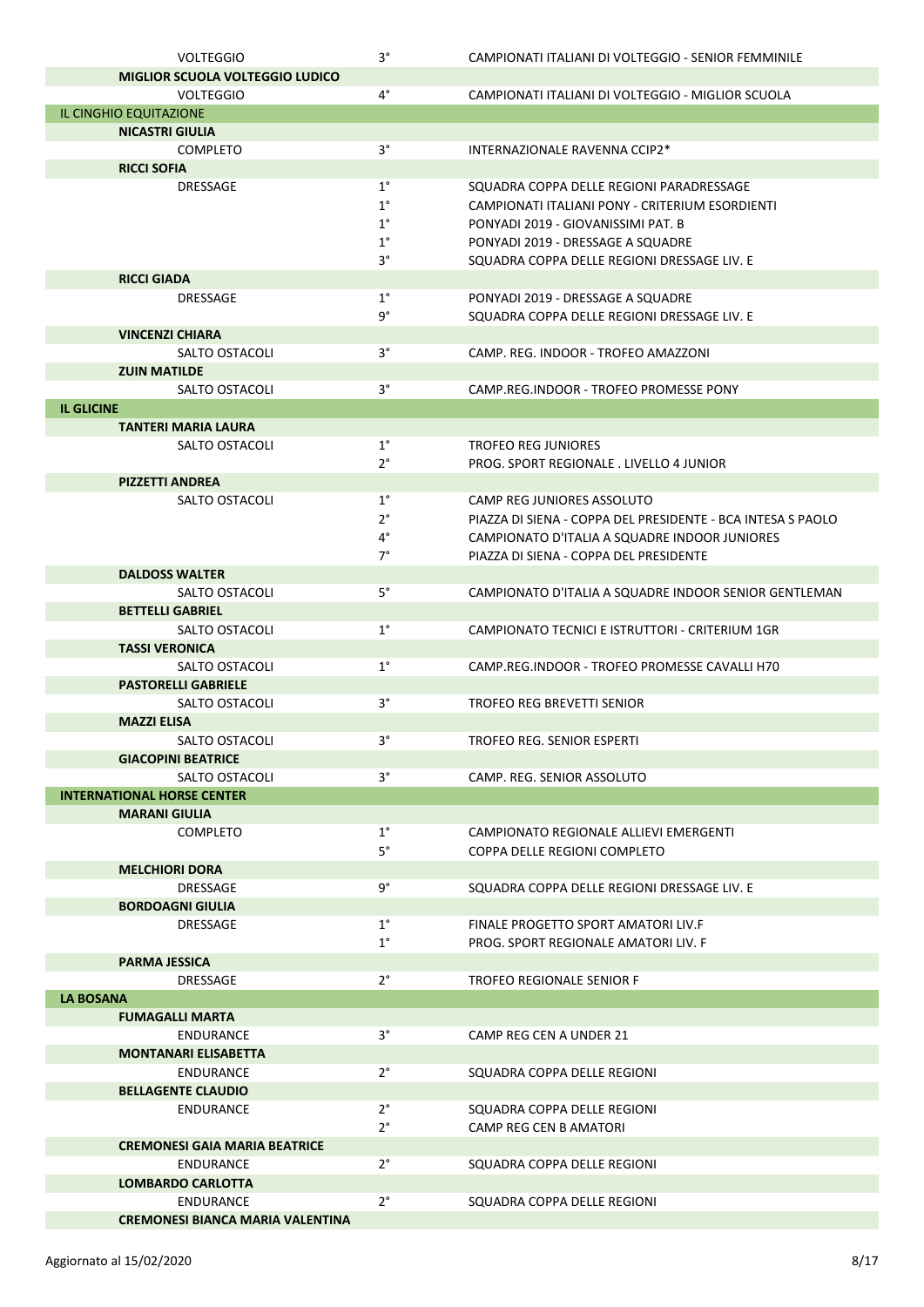| <b>ENDURANCE</b>                          | $2^{\circ}$ | SQUADRA COPPA DELLE REGIONI                        |  |
|-------------------------------------------|-------------|----------------------------------------------------|--|
| <b>IELO GIORGIA</b>                       |             |                                                    |  |
| <b>ENDURANCE</b>                          | $1^{\circ}$ | CEIYJ2* ARBOREA                                    |  |
|                                           | $3^{\circ}$ | SQUADRA CAMP DEL MONDO JUN/YR                      |  |
| <b>HU HAN HONG GIULIA</b>                 |             |                                                    |  |
| ENDURANCE                                 | $1^{\circ}$ | CAMP REG DEBUTTANTI UNDER 21                       |  |
| <b>SISTI MARGHERITA</b>                   |             |                                                    |  |
| <b>ENDURANCE</b>                          | $2^{\circ}$ | CAMP REG DEBUTTANTI UNDER 21                       |  |
| <b>PARADISO ILARIA</b>                    |             |                                                    |  |
| <b>ENDURANCE</b>                          | $3^{\circ}$ | CAMP REG DEBUTTANTI UNDER 21                       |  |
| <b>VIDA MARTINA</b>                       |             |                                                    |  |
| <b>ENDURANCE</b>                          | $1^{\circ}$ | CAMP REG CEN A UNDER 21                            |  |
| <b>DE MARCHIS CATERINA</b>                |             |                                                    |  |
| <b>ENDURANCE</b>                          | $1^{\circ}$ | CAMP REG CEN B UNDER 21                            |  |
| <b>ORIGGI ANGELA</b>                      |             |                                                    |  |
| <b>ENDURANCE</b>                          | $1^{\circ}$ | CAMP REG CEN B AMATORI                             |  |
|                                           | $1^{\circ}$ | CEI2* 120 TORGNON                                  |  |
| <b>CODEGHINI SOFIA</b>                    |             |                                                    |  |
| <b>ENDURANCE</b>                          | $1^{\circ}$ | CAMP REG CEN A UNDER 14                            |  |
| <b>SIRTORI AURORA</b>                     |             |                                                    |  |
| ENDURANCE                                 | $2^{\circ}$ | CAMP REG CEN A UNDER 14                            |  |
| <b>BERGAMASCHI MARIA GLORIA</b>           |             |                                                    |  |
| <b>ENDURANCE</b>                          | $3^{\circ}$ | CAMP REG CEN A UNDER 14                            |  |
| <b>HU HAN RUN GIADA</b>                   |             |                                                    |  |
| ENDURANCE                                 | $1^{\circ}$ | CAMP REG DEBUTTANTI UNDER 14                       |  |
| <b>BRICCHI MATILDA</b>                    |             |                                                    |  |
| ENDURANCE                                 | $2^{\circ}$ | CAMP REG DEBUTTANTI UNDER 14                       |  |
| <b>BORGHI MARTINA</b>                     |             |                                                    |  |
| ENDURANCE                                 | $3^{\circ}$ | CAMP REG DEBUTTANTI UNDER 14                       |  |
| <b>ORIGGI DIANA</b>                       |             |                                                    |  |
| ENDURANCE                                 | $1^{\circ}$ | CAI1* 90 FOLLONICA                                 |  |
|                                           |             |                                                    |  |
| <b>SCALMAZZI ELENA</b>                    |             |                                                    |  |
| <b>ENDURANCE</b>                          | $3^{\circ}$ | CEI2* LADIES ISOLA DELLA SCALA                     |  |
| <b>LA COCCINELLA</b>                      |             |                                                    |  |
| <b>FELICI DIEGO</b>                       |             |                                                    |  |
| SALTO OSTACOLI                            | $2^{\circ}$ | CAMP.REG. INDOOR - TROFEO JUN 1°GR PONY/CAVALLI    |  |
| <b>ALMASI JALEH</b>                       |             |                                                    |  |
| <b>SALTO OSTACOLI</b>                     | $2^{\circ}$ | PROG. SPORT REGIONALE . LIV 1 PONY                 |  |
|                                           | $6^{\circ}$ | SOUADRA COPPA DELLE REGIONI PONY FIERACAVALLI      |  |
| <b>CALORO ALICE</b>                       |             |                                                    |  |
| SALTO OSTACOLI                            | $2^{\circ}$ | TROFEO AMAZZONI 1° GR 3° MANCHES H120              |  |
| <b>GUIDI ELISA</b>                        |             |                                                    |  |
| SALTO OSTACOLI                            | $3^{\circ}$ | CAMP, REG. INDOOR - FINALE TROFEO BREVETTI CAVALLI |  |
| <b>VITIELLO MAYA</b>                      |             |                                                    |  |
| SALTO OSTACOLI                            | $2^{\circ}$ | TROFEO REG PROMESSE PONY                           |  |
| <b>VAGNI PENELOPE</b>                     |             |                                                    |  |
| SALTO OSTACOLI                            | $1^{\circ}$ | PROG. SPORT REGIONALE . LIV 1 PONY                 |  |
|                                           | $1^{\circ}$ | CAMP. REG. INDOOR - CAMPIONATO PONY                |  |
|                                           | $1^{\circ}$ | CAMPIONATO D'ITALIA A SQUADRE INDOOR PONY          |  |
|                                           | $2^{\circ}$ | TROFEO REG ESORDIENTI PONY                         |  |
|                                           | $3^{\circ}$ | CAMPIONATO D'ITALIA INDIVIDUALE INDOOR PONY H100   |  |
|                                           | $6^{\circ}$ | SQUADRA COPPA ITALIA A SQUADRE                     |  |
|                                           | $6^{\circ}$ | SQUADRA COPPA DELLE REGIONI PONY FIERACAVALLI      |  |
| <b>MAIOLI CARLOTTA</b>                    |             |                                                    |  |
| <b>SALTO OSTACOLI</b>                     | $2^{\circ}$ | CAMP.REG.INDOOR - TROFEO PROMESSE PONY             |  |
| <b>CEVOLI VERONICA</b>                    |             |                                                    |  |
| SALTO OSTACOLI                            | $2^{\circ}$ | TROFEO REG PROMESSE CAVALLI                        |  |
| PC MONTEVECCHIO                           |             |                                                    |  |
| <b>FARINA LORENZO</b>                     |             |                                                    |  |
| <b>COMPLETO</b>                           | $1^{\circ}$ | INTERNAZIONALE CASORATE CCI2*S                     |  |
| <b>CAVAZZA ISOLANI VITTORIA</b>           |             |                                                    |  |
| <b>COMPLETO</b>                           | $2^{\circ}$ | <b>TROFEO SENIOR BREVETTI</b>                      |  |
| <b>MOROTTI CARLOTTA</b><br>SALTO OSTACOLI | $2^{\circ}$ | CAMP. REG. INDOOR - FINALE TROFEO SPERANZE CAVALLI |  |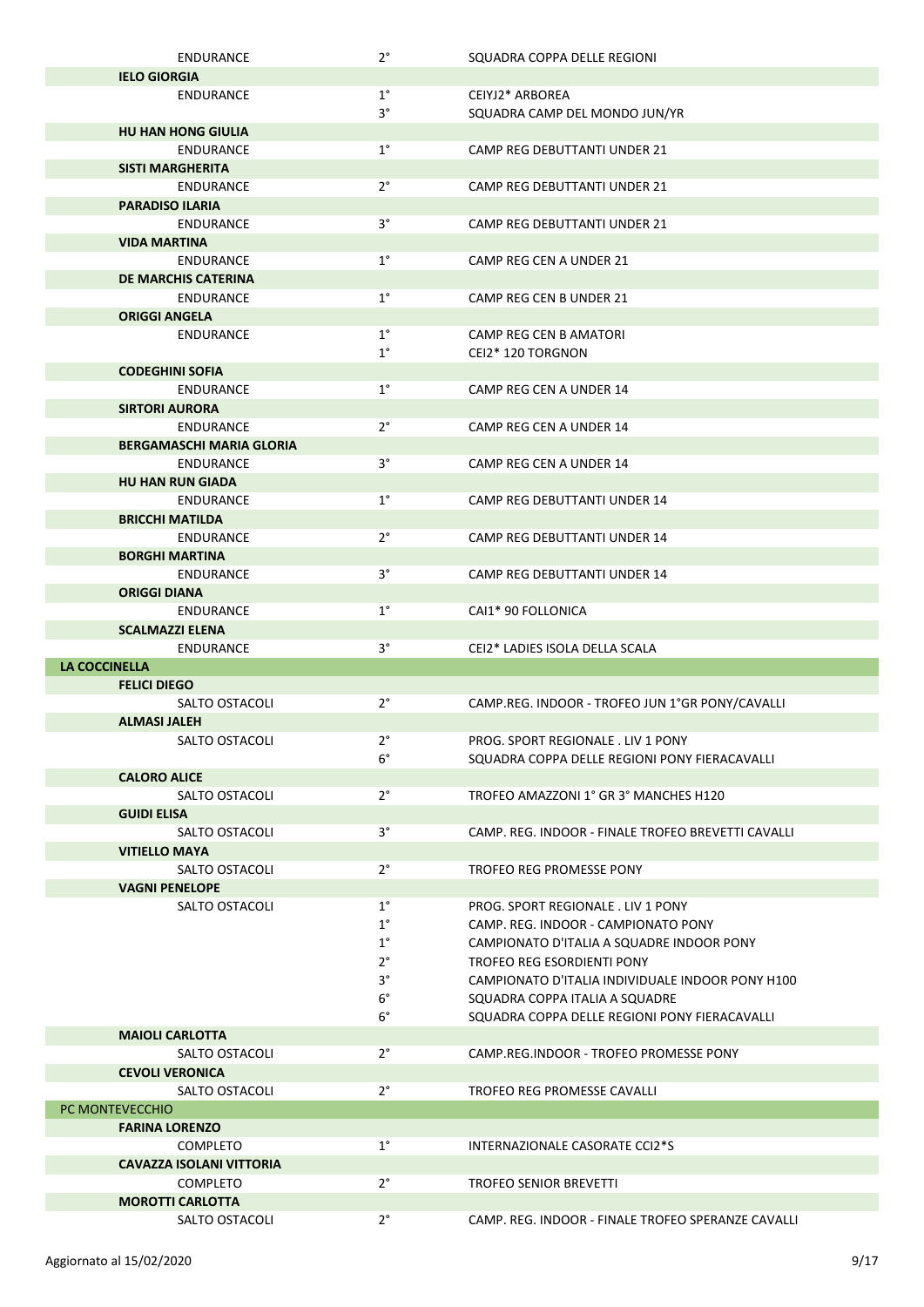| <b>PODERE TORRE</b>         |             |                                                             |
|-----------------------------|-------------|-------------------------------------------------------------|
| <b>ARRIGHI MATTEO</b>       |             |                                                             |
| <b>COMPLETO</b>             | $2^{\circ}$ | <b>CCI3*S VAIRANO</b>                                       |
|                             | $2^{\circ}$ | <b>CCI2*L RAVENNA</b>                                       |
| <b>GROSSI LICINIO</b>       |             |                                                             |
| SALTO OSTACOLI              | $2^{\circ}$ | CAMPIONATO D'ITALIA A SQUADRE INDOOR SENIOR SPORT           |
| <b>SAN GIOVANNI</b>         |             |                                                             |
| <b>CASARINI SARAH</b>       |             |                                                             |
| SALTO OSTACOLI              | $3^\circ$   | PROG. SPORT REGIONALE . LIVELLO 4 SENIOR                    |
| <b>CANTAGALLI FRANCESCA</b> |             |                                                             |
| SALTO OSTACOLI              | $1^{\circ}$ | <b>TROFEO REG. SENIOR ESPERTI</b>                           |
| <b>SCUDERIA CASADEI</b>     |             |                                                             |
| <b>CASADEI GIACOMO</b>      |             |                                                             |
| SALTO OSTACOLI              | $1^{\circ}$ | CAMPIONATO ITALIANO JUNIORES - AREZZO                       |
|                             | $1^{\circ}$ | <b>GRAN PREMIO A5* MANERBIO FEBBRAIO</b>                    |
|                             | $1^{\circ}$ | CSIO GORLA JUNIOR NATIONS CUP                               |
|                             | $1^{\circ}$ | FINALE INDIVIDUALE CAMP EURO JUNIORES                       |
|                             | $1^{\circ}$ | CAMP. REG. INDOOR - CAMP.JUNIOR 1 E 2 GRADO                 |
|                             | $2^{\circ}$ | <b>GRAN PREMIO CERVIA CIS2*</b>                             |
|                             | $3^{\circ}$ | SQUADRA FEI Jumping Nations Cup Youth Final 2019 Opglabbeek |
| <b>CASADEI MIRCO</b>        |             |                                                             |
| SALTO OSTACOLI              | $3^\circ$   | CAMP.ITAL. SENIORES ASSOLUTO                                |
| <b>MARTINOLI GINEVRA</b>    |             |                                                             |
| <b>SALTO OSTACOLI</b>       | $2^{\circ}$ | CAMP. REG. INDOOR - CAMP.SENIOR 1/2 GRADO                   |
| <b>TIVOLI CHIARA</b>        |             |                                                             |
| SALTO OSTACOLI              | $2^{\circ}$ | PROG. SPORT REGIONALE . LIVELLO 2 JUNIOR                    |
|                             | $3^{\circ}$ | PROG. SPORT REGIONALE . LIVELLO 3 JUNIOR                    |
| <b>PEDINI VITTORIA</b>      |             |                                                             |
| SALTO OSTACOLI              | $1^{\circ}$ | CAMP. REG. INDOOR - FINALE TROFEO SPERANZE PONY             |
| <b>GAMBERINI LISA</b>       |             |                                                             |
| SALTO OSTACOLI              | $1^{\circ}$ | PIAZZA DI SIENA - CHALLENGE GENTLEMAN RIDER 120             |
|                             | $2^{\circ}$ | PIAZZA DI SIENA - MASTER SPORT BRONZE FINALE TOP FIVE       |
|                             | $2^{\circ}$ | TROFEO REGIONALE TECNICI E ISTRUTTORI                       |
|                             | $3^{\circ}$ | CAMPIONATO TECNICI E ISTRUTTORI - 1GR                       |
|                             | 3°          | CAMP. REG. INDOOR - FINALE TROFEO TECNICI 1°E2°GR           |
| <b>SCARANO MASSIMILIANO</b> |             |                                                             |
| SALTO OSTACOLI              | $3^{\circ}$ | CAMP. REG. INDOOR - CAMP.SENIOR 1/2 GRADO                   |
| <b>LAZZARO ELISA</b>        |             |                                                             |
| SALTO OSTACOLI              | $3^{\circ}$ | CAMP. REG. INDOOR - FINALE TROFEO BREV.SENIOR               |
| <b>BAIETTI ANNA</b>         |             |                                                             |
| SALTO OSTACOLI              | $1^{\circ}$ | CAMP. REG. INDOOR - FINALE TROFEO SPERANZE CAVALLI          |
| <b>CIONI SARA</b>           |             |                                                             |
| SALTO OSTACOLI              | $3^{\circ}$ | TROFEO REG BREVETTI EMERGENTI                               |
| <b>SCUDERIA SANGIORGI</b>   |             |                                                             |
| <b>NERI ANDREA</b>          |             |                                                             |
| DRESSAGE                    | $3^\circ$   | CAMPIONATO REGIONALE ESPERTI                                |
| <b>SANGIORGI FRANCESCO</b>  |             |                                                             |
| <b>DRESSAGE</b>             | $3^{\circ}$ | CAMPIONATO IT. UNDER 25                                     |
|                             | $7^\circ$   | SQUADRA CAMPIONATI EUROPEI UNDER 25                         |
|                             | $31^\circ$  | <b>CAMPIONATI EUROPEI UNDER 25</b>                          |
| <b>COPERCHIO GINEVRA</b>    |             |                                                             |
| <b>DRESSAGE</b>             | $1^{\circ}$ | CAMPIONATO ITALIANO FREESTYLE YOUNG RIDER                   |
|                             | $1^{\circ}$ | CAMPIONATI REGIONALI FREESTYLE "F/M"                        |
|                             | $2^{\circ}$ | CAMPIONATO IT. YOUNG RIDER                                  |
|                             | $2^{\circ}$ | CAMPIONATO REGIONALE ESPERTI                                |
|                             | $8^{\circ}$ | SQUADRA CAMPIONATI EUROPEI YOUNG RIDERS                     |
|                             | $32^\circ$  | CAMPIONATI EUROPEI YOUNG RIDERS                             |
| <b>FICCADENTI MICHELE</b>   |             |                                                             |
| <b>REINING</b>              | $3^{\circ}$ | CAMP. REG. NOVICE HORSE OPEN REGIONALE                      |
| SE DELLA TORRETTA           |             |                                                             |
| <b>CATALANO LUCIO</b>       |             |                                                             |
| <b>DRESSAGE</b>             | $1^{\circ}$ | PROGETTO CIRCOLI EMILIA ROMAGNA DRESSAGE                    |
| <b>CORNETTI PIETRO</b>      |             |                                                             |
| DRESSAGE                    | $1^{\circ}$ | FINALE PROGETTO SPORT JUN PAT.A CAVALLI                     |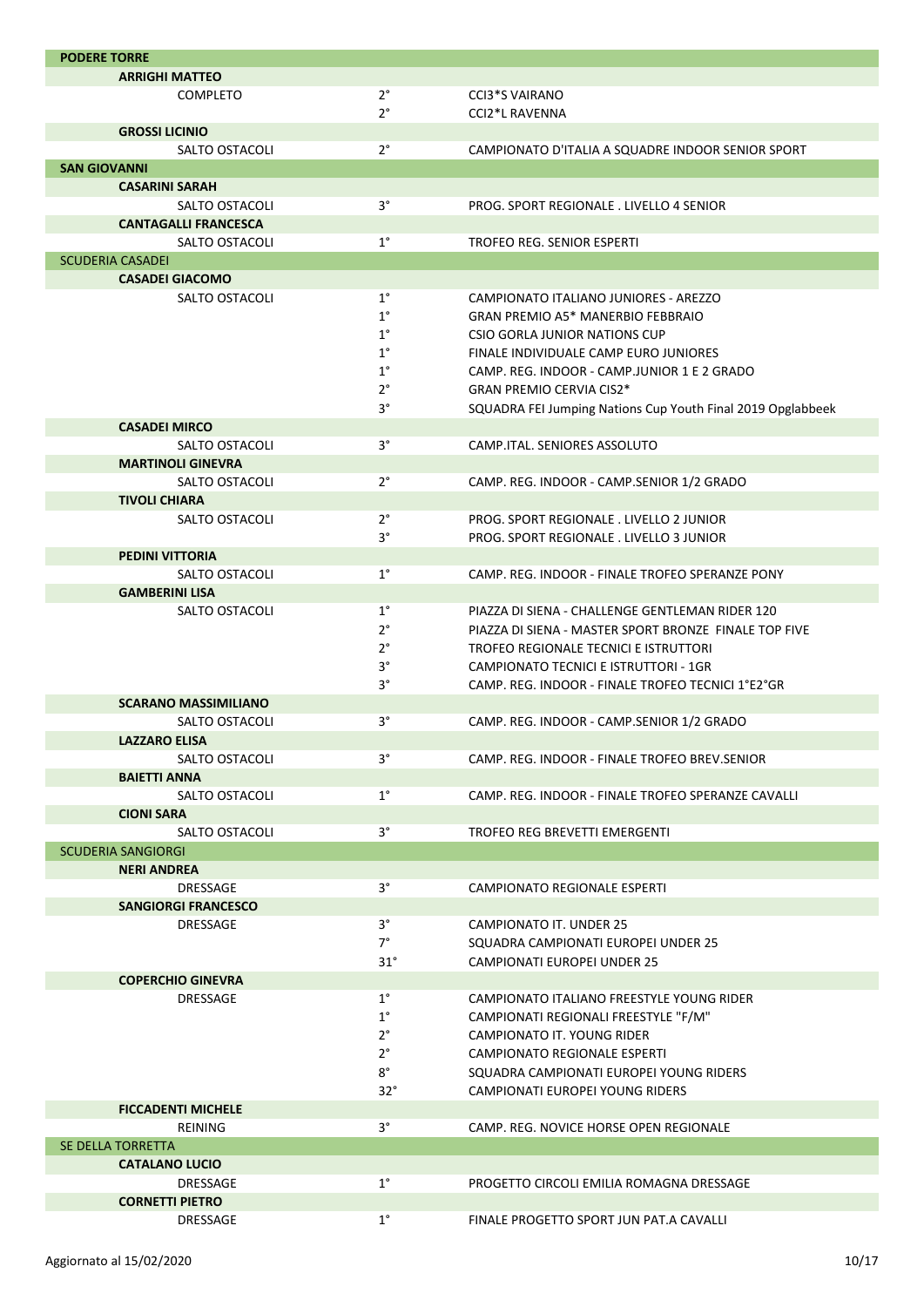| <b>DRESSAGE</b>               | $1^{\circ}$ | PROG. SPORT REGIONALE JUNIOR PAT A                   |
|-------------------------------|-------------|------------------------------------------------------|
| <b>PORCARELLI SIMONE</b>      |             |                                                      |
| SALTO OSTACOLI                | $1^{\circ}$ | MASTER ASSOCIAZIONI AFFILIATE ER-CAMP.REG.MASTER A/B |
| <b>LABADINI SOFIA</b>         |             |                                                      |
| <b>SALTO OSTACOLI</b>         | $1^{\circ}$ | PROG. SPORT REGIONALE, LIVELLO 2 PONY                |
| <b>DELENDATI MARIA GIULIA</b> |             |                                                      |
| SALTO OSTACOLI                | $2^{\circ}$ | TROFEO REG BREVETTI ESORDIENTI                       |
| <b>SANTI SOFIA</b>            |             |                                                      |
| <b>DRESSAGE</b>               | $1^{\circ}$ | PONYADI 2019 - DRESSAGE A SQUADRE                    |
|                               | $1^{\circ}$ | PROG. SPORT REGIONALE PONY LIVELLO A                 |
|                               | $3^{\circ}$ | FINALE PROGETTO SPORT JUN PAT.A PONY                 |
|                               |             |                                                      |
|                               | $3^{\circ}$ | <b>TROFEO REGIONALE PROMESSE</b>                     |
|                               | $9^{\circ}$ | SQUADRA COPPA DELLE REGIONI DRESSAGE LIV. E          |
| <b>CHISARI CHIARA</b>         |             |                                                      |
| SALTO OSTACOLI                | $1^{\circ}$ | MASTER ASSOCIAZIONI AFFILIATE ER-CAMP.REG.MASTER A/B |
|                               | $1^{\circ}$ | CAMP.REG.INDOOR - TROFEO ALLIEVI BREVETTI            |
| <b>BOCCHI FRANCESCA</b>       |             |                                                      |
| DRESSAGE                      | $1^{\circ}$ | TROFEO REGIONALE BREVETTI SENIOR                     |
| SALTO OSTACOLI                | $1^{\circ}$ | PROG. SPORT REGIONALE . LIVELLO BASE SENIOR          |
|                               | $1^{\circ}$ | CAMP. REG. INDOOR - FINALE TROFEO BREVETTI CAVALLI   |
| <b>ROZZI VITTORIA</b>         |             |                                                      |
| SALTO OSTACOLI                | $1^{\circ}$ | MASTER ASSOCIAZIONI AFFILIATE ER-CAMP.REG.MASTER A/B |
|                               | $1^{\circ}$ | TROFEO REG LUDICO PONY                               |
| <b>ZERBINI GAIA</b>           |             |                                                      |
| <b>HORSE BALL</b>             | $3^{\circ}$ | PONYADI 2019 - ALLIEVI                               |
| <b>ABBATI NICOLE</b>          |             |                                                      |
| <b>DRESSAGE</b>               | $2^{\circ}$ | PROG. SPORT REGIONALE JUNIOR LIV. E                  |
|                               | $3^{\circ}$ |                                                      |
| <b>HORSE BALL</b>             |             | PONYADI 2019 - ALLIEVI                               |
| <b>QUARANTELLI SOPHIE</b>     |             |                                                      |
| DRESSAGE                      | $1^{\circ}$ | PROG. SPORT REGIONALE JUNIOR LIV. E                  |
|                               | $2^{\circ}$ | FINALE PROGETTO SPORT JUNIOR LIV.E CAVALLI           |
|                               | $2^{\circ}$ | CAMPIONATO REGIONALE FREESTYLE "E"                   |
|                               | $3^{\circ}$ | CAMPIONATO REGIONALE ALLIEVI                         |
|                               | 9°          | SQUADRA COPPA DELLE REGIONI DRESSAGE LIV. E          |
| <b>ZERBINI MARTINA</b>        |             |                                                      |
| <b>DRESSAGE</b>               | $1^{\circ}$ | FINALE PROGETTO SPORT AMATORI LIV.E AVANZATO         |
|                               | $1^{\circ}$ | PROG. SPORT REGIONALE AMATORI LIV. E AVANZATO        |
| <b>DONADIO ADA</b>            |             |                                                      |
| <b>DRESSAGE</b>               | $2^{\circ}$ | TROFEO REGIONALE BREVETTI SENIOR                     |
| <b>FRANCESCHI SARA</b>        |             |                                                      |
| SALTO OSTACOLI                | $1^{\circ}$ | MASTER ASSOCIAZIONI AFFILIATE ER-CAMP.REG.MASTER A/B |
| <b>FANTUZZI ENRICO</b>        |             |                                                      |
| SALTO OSTACOLI                | $1^{\circ}$ | CAMP.REG.INDOOR - TROFEO JUMP PONY H50               |
|                               |             |                                                      |
| <b>FERRARI GIULIA</b>         | $1^{\circ}$ | PROG. SPORT REGIONALE - LIV PONY 80                  |
| <b>SALTO OSTACOLI</b>         |             |                                                      |
| <b>SCAFFARDI VALENTINA</b>    |             |                                                      |
| SALTO OSTACOLI                | $2^{\circ}$ | PROG. SPORT REGIONALE . LIVELLO 3 JUNIOR             |
| <b>MANASSERO CECILIA</b>      |             |                                                      |
| SALTO OSTACOLI                | $2^{\circ}$ | PROG. SPORT REGIONALE . LIVELLO 3 SENIOR             |
| <b>PEZZUTTI ANGELICA</b>      |             |                                                      |
| SALTO OSTACOLI                | $1^{\circ}$ | CAMPIONATO D'ITALIA A SQUADRE INDOOR PONY            |
| SI DELLA TREBBIA              |             |                                                      |
| <b>FORNAROLI REBECKA</b>      |             |                                                      |
| SALTO OSTACOLI                | $1^{\circ}$ | PIAZZA DI SIENA - CHALLENGE JUNIOR                   |
|                               | $2^{\circ}$ | CAMP REG JUNIORES ASSOLUTO                           |
|                               | $3^{\circ}$ | CAMP. REG. INDOOR - CAMP.JUNIOR 1 E 2 GRADO          |
| <b>MASSARI MATILDE</b>        |             |                                                      |
| <b>SALTO OSTACOLI</b>         | $2^{\circ}$ | CAMP.REG.INDOOR - TROFEO ALLIEVI BREVETTI            |
| <b>SBARAGLIA ALBERTO</b>      |             |                                                      |
| SALTO OSTACOLI                | $2^{\circ}$ | PROG. SPORT REGIONALE . LIVELLO 4 SENIOR             |
| <b>SBARAGLIA CATERINA</b>     |             |                                                      |
|                               |             |                                                      |
| SALTO OSTACOLI                | $2^{\circ}$ | CAMP. REG. INDOOR - CAMP.JUNIOR 1 E 2 GRADO          |
|                               | 4°          | CAMPIONATO D'ITALIA A SQUADRE INDOOR JUNIORES        |
| <b>BERGAMI CAROLINA MARIA</b> |             |                                                      |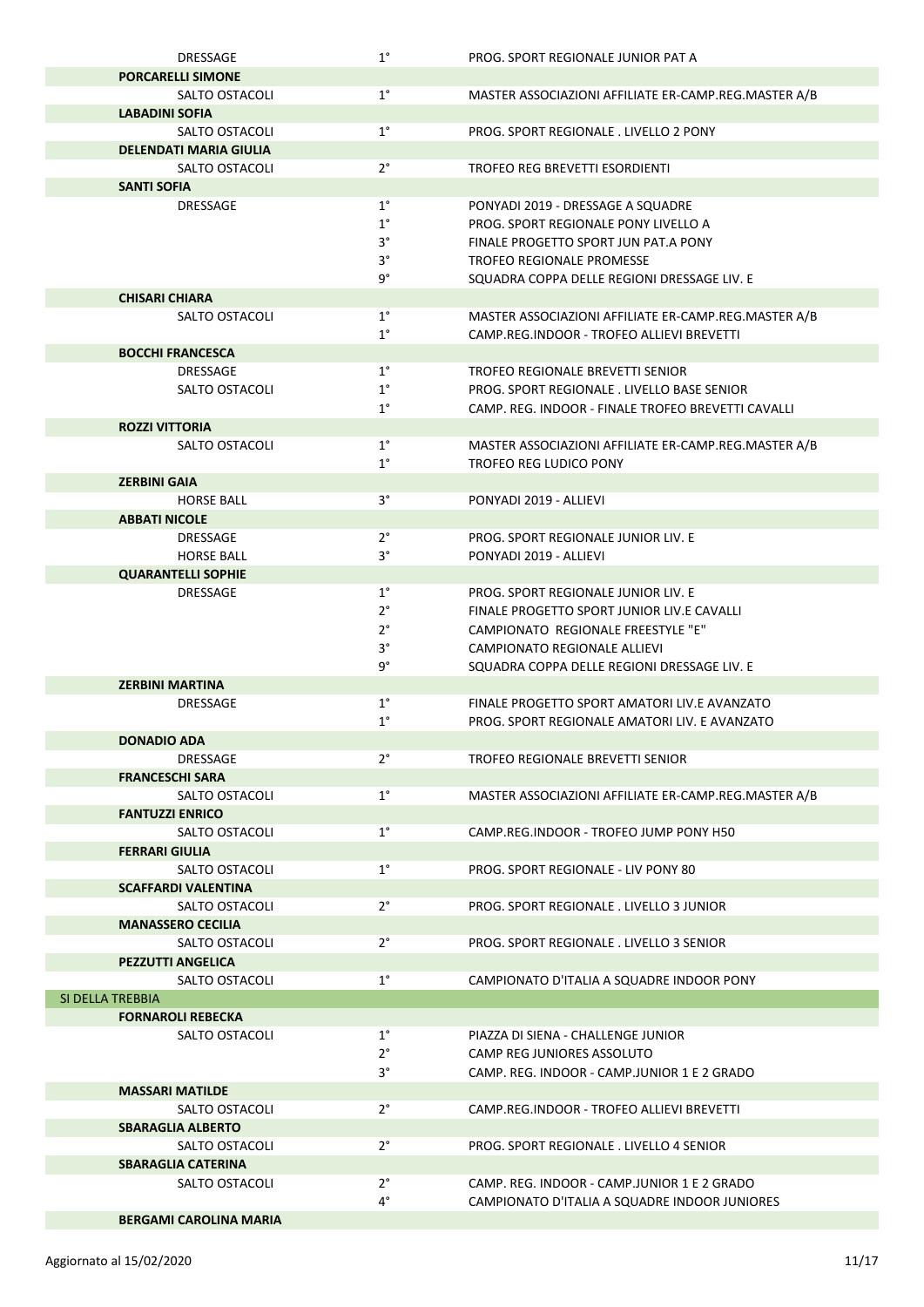|                 | SALTO OSTACOLI                  | $1^{\circ}$ | CAMP.REG.INDOOR - TROFEO PROMESSE PONY              |  |
|-----------------|---------------------------------|-------------|-----------------------------------------------------|--|
|                 | <b>BALSAMO FRANCESCO</b>        |             |                                                     |  |
|                 | SALTO OSTACOLI                  | $2^{\circ}$ | PROG. SPORT REGIONALE . LIVELLO BASE SENIOR         |  |
|                 | <b>PECCI LUCREZIA</b>           |             |                                                     |  |
|                 | <b>SALTO OSTACOLI</b>           | $1^{\circ}$ | <b>TROFEO REG BREVETTI EMERGENTI</b>                |  |
|                 | LA COCCINELLA FC                |             |                                                     |  |
|                 | <b>CORTESI MANUEL</b>           |             |                                                     |  |
|                 | REINING                         | $1^{\circ}$ | CAMP. REG. OPEN REGIONALE                           |  |
|                 |                                 | $2^{\circ}$ | IRHA FUTURITY 4YRS OPEN L4                          |  |
|                 | <b>BALDAZZI ALICE</b>           |             |                                                     |  |
|                 | <b>REINING</b>                  | $2^{\circ}$ | CAMP. REG. YOUTH REGIONALE                          |  |
|                 | <b>BALDAZZI ETTORE</b>          |             |                                                     |  |
|                 | <b>REINING</b>                  | $1^{\circ}$ | CAMP. REG. OVER 50 NON PRO/PRIMETIME                |  |
|                 |                                 | $3^{\circ}$ | CAMP. REG. INT NON PRO REGIONALE                    |  |
|                 |                                 | $3^{\circ}$ | CAMP. REG. NON PRO REGIONALE                        |  |
|                 |                                 | $3^{\circ}$ | CAMP. IT. OVER 50 NON PRO                           |  |
|                 | <b>CASSANI SERENA</b>           |             |                                                     |  |
|                 | <b>REINING</b>                  | $2^{\circ}$ | CAMP. REG. ROOKIE REGIONALE                         |  |
|                 |                                 | $3^{\circ}$ | CAMP. IT. ROOKIE                                    |  |
|                 | <b>SEDONI ALEXANDRA</b>         |             |                                                     |  |
|                 | REINING                         | $3^{\circ}$ | CAMP. REG. ROOKIE / YOUTH                           |  |
|                 | <b>AGOSTINI MICHAEL</b>         |             |                                                     |  |
|                 | REINING                         | $2^{\circ}$ | CAMP. REG. NOVICE RIDER REGIONALE                   |  |
|                 |                                 | $2^{\circ}$ | CAMP. REG. NOVICE HORSE NON PRO REGIONALE           |  |
|                 |                                 | $2^{\circ}$ | CAMP. IT. NOVICE RIDERS                             |  |
|                 | <b>CONTI MELISSA</b>            |             |                                                     |  |
|                 | <b>REINING</b>                  | $3^{\circ}$ | CAMP. REG. LIMITED NON PRO REGIONALE                |  |
|                 | <b>PAPETTI ANDREA</b>           |             |                                                     |  |
|                 | REINING                         | $1^{\circ}$ | CAMP. REG. NOVICE RIDER REGIONALE                   |  |
|                 |                                 | $1^{\circ}$ | CAMP. REG. NOVICE HORSE NON PRO REGIONALE           |  |
|                 | <b>CIGNESI ANNA</b>             |             |                                                     |  |
|                 |                                 |             | CAMP. REG. AVVIAMENTO GREEN LEVEL                   |  |
|                 | <b>REINING</b>                  | $2^{\circ}$ |                                                     |  |
|                 | <b>RONCHI GIACOMO</b>           |             |                                                     |  |
|                 | REINING                         | $1^{\circ}$ | <b>IRHA FUTURITY OPEN L2</b>                        |  |
| <b>GIRASOLI</b> |                                 |             |                                                     |  |
|                 | <b>BARONI ALBERTO</b>           |             |                                                     |  |
|                 | REINING                         | $1^{\circ}$ | CAMP. REG. ROOKIE REGIONALE                         |  |
|                 |                                 | $3^{\circ}$ | CAMP. REG. NOVICE RIDER REGIONALE                   |  |
|                 | <b>MARTINELLI LINDA REBECCA</b> |             |                                                     |  |
|                 | <b>REINING</b>                  | $1^{\circ}$ | CAMP. REG. LIMITED NON PRO REGIONALE                |  |
|                 |                                 | $1^{\circ}$ | CAMP. REG. LADIES REGIONALE                         |  |
| <b>I GRILLI</b> |                                 |             |                                                     |  |
|                 | <b>DREI DONA' IDA VITTORIA</b>  |             |                                                     |  |
|                 | <b>DRESSAGE</b>                 | $2^{\circ}$ | PROGETTO CIRCOLI EMILIA ROMAGNA DRESSAGE            |  |
|                 | <b>METRI MARGHERITA</b>         |             |                                                     |  |
|                 | <b>DRESSAGE</b>                 | $3^\circ$   | PROG. SPORT REGIONALE PONY LIVELLO A                |  |
|                 | <b>GRILLI FRANCESCA</b>         |             |                                                     |  |
|                 | DRESSAGE                        | $1^{\circ}$ | PROG. SPORT REGIONALE JUNIOR LIV. E AVANZATO        |  |
|                 |                                 | $1^{\circ}$ | CAMPIONATO REGIONALE FREESTYLE "E"                  |  |
|                 |                                 | $2^{\circ}$ | FINALE PROGETTO SPORT JUNIOR LIV.E AVANZATO CAVALLI |  |
|                 |                                 | $3^{\circ}$ | CAMPIONATI ITALIANI FREESTYLE E JUNIOR              |  |
|                 |                                 | $3^{\circ}$ | SQUADRA COPPA DELLE REGIONI DRESSAGE LIV. E         |  |
|                 |                                 | $3^{\circ}$ | CAMPIONATI ITALIANI LIV.E JUNIOR                    |  |
|                 | LA NUOVA CORTE                  |             |                                                     |  |
|                 | <b>SIMONETTI ELIA</b>           |             |                                                     |  |
|                 | SALTO OSTACOLI                  | $1^{\circ}$ | GRAN PREMIO A5* AREZZO 10 FEBBRAIO                  |  |
|                 |                                 | $1^{\circ}$ | CAMP. REG. SENIOR ASSOLUTO                          |  |
|                 | <b>DALDOSS WALTER</b>           |             |                                                     |  |
|                 | <b>SALTO OSTACOLI</b>           | $1^{\circ}$ | CAMP REG AMBASSADOR                                 |  |
|                 | <b>BOTTI FRANCESCA</b>          |             |                                                     |  |
|                 | SALTO OSTACOLI                  | $2^{\circ}$ | CAMP.REG.INDOOR - TROFEO PROMESSE CAVALLI H70       |  |
|                 | <b>BISI MATILDE</b>             |             |                                                     |  |
|                 | SALTO OSTACOLI                  | $3^{\circ}$ | TROFEO REG PONY DEBUTTANTI                          |  |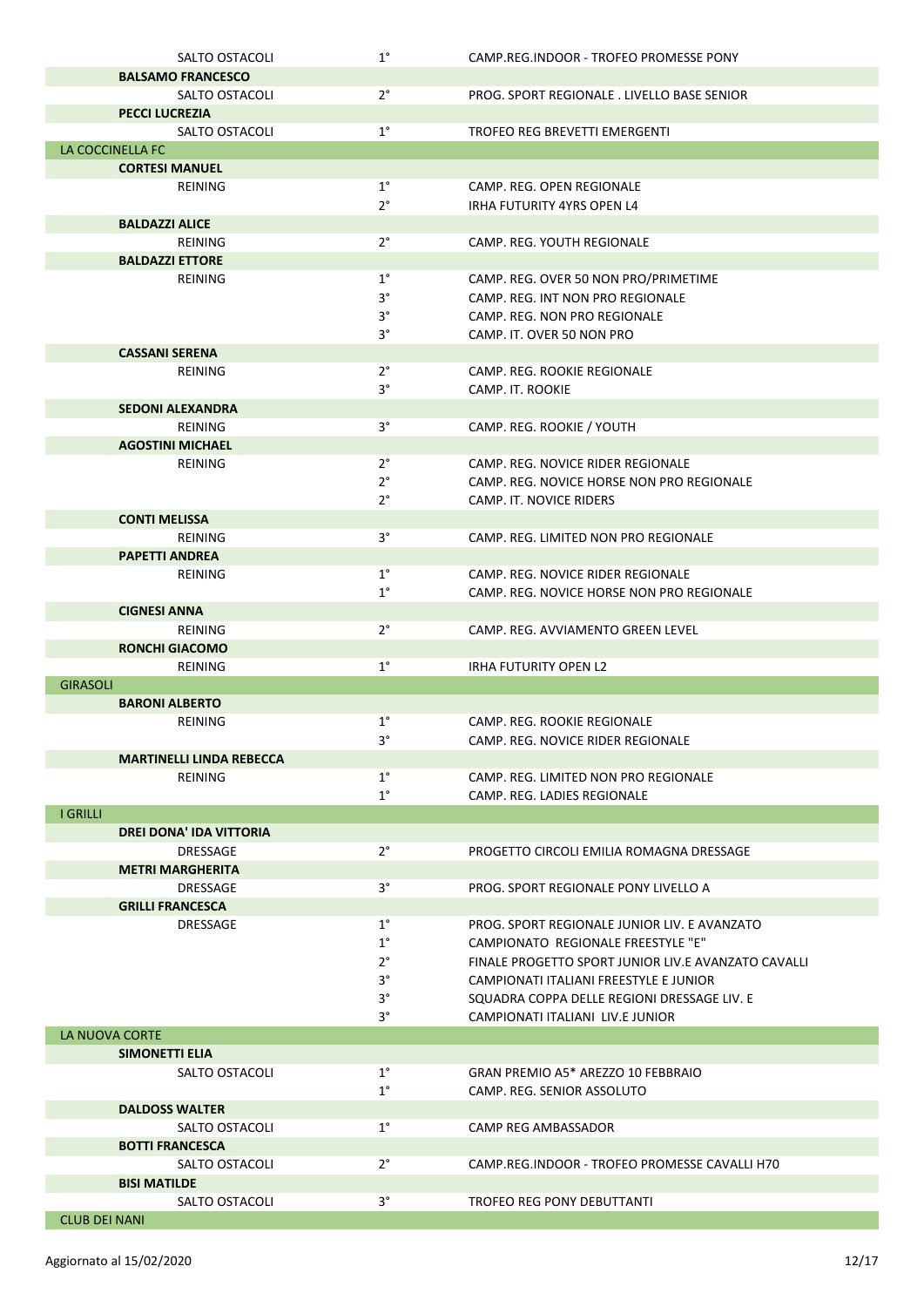|                          | <b>NATALE FRANCESCALMA</b>    |             |                                                    |
|--------------------------|-------------------------------|-------------|----------------------------------------------------|
|                          | <b>ENDURANCE</b>              | $2^{\circ}$ | SQUADRA COPPA DELLE REGIONI                        |
|                          | <b>COOP SAN PATRIGNANO</b>    |             |                                                    |
|                          | <b>FOSCHI ELEONORA</b>        |             |                                                    |
|                          | <b>COMPLETO</b>               | $1^{\circ}$ | <b>TROFEO SENIOR BREVETTI</b>                      |
|                          |                               | $1^{\circ}$ | CIRCUITO INTERREGIONALE CCE AMATORI                |
|                          |                               | $5^{\circ}$ | COPPA DELLE REGIONI COMPLETO                       |
|                          | <b>DRESSAGE</b>               | $1^{\circ}$ | <b>TROFEO REGIONALE SENIOR F</b>                   |
|                          |                               | $2^{\circ}$ | CAMPIONATI ITALIANI FREESTYLE F YR/U25/SENIOR      |
|                          | <b>FRISONI CHIARA</b>         |             |                                                    |
|                          | <b>DRESSAGE</b>               | $2^{\circ}$ | CAMPIONATO REGIONALE ALLIEVI                       |
|                          | <b>GIULIETTI ROBERTA</b>      |             |                                                    |
|                          | <b>DRESSAGE</b>               | $1^{\circ}$ | <b>TROFEO REGIONALE OPEN</b>                       |
|                          | <b>ERMETI SABRINA</b>         |             |                                                    |
|                          | SALTO OSTACOLI                | $3^{\circ}$ | CRITERIUM REG AMBASSADOR                           |
| <b>CI LA DONDINA</b>     |                               |             |                                                    |
|                          | <b>CHIAUDANI NATALE</b>       |             |                                                    |
|                          | SALTO OSTACOLI                | $1^{\circ}$ | PIAZZA DI SIENA - CHALLENGE SENIOR SPORT           |
|                          |                               | $1^{\circ}$ | CSIO4* RABAT                                       |
|                          |                               | $1^{\circ}$ | CSI4*-W RIYADH                                     |
|                          |                               | $2^{\circ}$ | CAMP. REG. SENIOR ASSOLUTO                         |
|                          |                               | $2^{\circ}$ | CAMPIONATO D'ITALIA A SQUADRE INDOOR SENIOR SPORT  |
|                          | <b>AMENDOLA LUCREZIA</b>      |             |                                                    |
|                          | SALTO OSTACOLI                | $2^{\circ}$ | CAMP. REG. INDOOR - FINALE TROFEO BREV.SENIOR      |
|                          | SCUDERIA LA PRINCIPESSA       |             |                                                    |
|                          | <b>CRESPO SOFIA ANDRA</b>     |             |                                                    |
|                          | SALTO OSTACOLI                | $1^{\circ}$ | CAMP.REG.INDOOR - TROFEO BR.ALL.EMERG.PONY/CAVALLI |
|                          |                               | $3^{\circ}$ | PROG. SPORT REGIONALE . LIVELLO 2 JUNIOR           |
|                          |                               | 7°          | CAMPIONATO D'ITALIA A SQUADRE INDOOR CHILDREN      |
|                          | <b>CE SAN CARLO BORROMEO</b>  |             |                                                    |
|                          | <b>GRECHI CHIOSSI CELESTE</b> |             |                                                    |
|                          | SALTO OSTACOLI                | $1^{\circ}$ | PROG. SPORT REGIONALE . LIVELLO 2 JUNIOR           |
|                          |                               | $2^{\circ}$ | CAMP.REG.INDOOR - TROFEO BR.ALL.EMERG.PONY/CAVALLI |
|                          | <b>RAMPONI ALICE</b>          |             |                                                    |
|                          | SALTO OSTACOLI                | $2^{\circ}$ | PROG. SPORT REGIONALE . LIV BASE JUNIOR            |
|                          | <b>GRASSI BEATRICE</b>        |             |                                                    |
|                          | SALTO OSTACOLI                | $2^{\circ}$ | PROG. SPORT REGIONALE . LIV 1 JUNIOR               |
|                          |                               | $3^{\circ}$ | TROFEO REG BREVETTI                                |
|                          | <b>GOVONI CAMILLA</b>         |             |                                                    |
|                          | SALTO OSTACOLI                | $3^{\circ}$ | <b>TROFEO REG LUDICO</b>                           |
|                          | <b>CI LE CINQUE QUERCE</b>    |             |                                                    |
|                          | <b>MARVERTI DANIELA</b>       |             |                                                    |
|                          | DRESSAGE                      | $2^{\circ}$ | PROG. SPORT REGIONALE AMATORI LIV. F               |
| <b>SCUDERIA GHILARDI</b> |                               |             |                                                    |
|                          | <b>CAVAZZUTI ELENA</b>        |             |                                                    |
|                          | SALTO OSTACOLI                | $1^{\circ}$ | PROG. SPORT REGIONALE . LIVELLO 2 SENIOR           |
|                          |                               | $2^{\circ}$ | TROFEO REGIONALE AMAZZONI                          |
|                          | <b>ORLANDI FRANCESCA</b>      |             |                                                    |
|                          | SALTO OSTACOLI                | 3°          | <b>TROFEO REG PROMESSE CAVALLI</b>                 |
| <b>ECLAIR</b>            |                               |             |                                                    |
|                          | <b>BIONDI MARGHERITA</b>      |             |                                                    |
|                          | SALTO OSTACOLI                | $7^\circ$   | CAMPIONATO D'ITALIA A SQUADRE INDOOR CHILDREN      |
|                          | <b>CANO GIAN BAUTISTA</b>     |             |                                                    |
|                          | SALTO OSTACOLI                | $1^{\circ}$ | CAMPIONATO ITALIANO ASSOLUTO CHILDREN - AREZZO     |
|                          |                               | $1^{\circ}$ | SQUADRA NATIONS CUP CSIO GORLA CHILDREN            |
|                          |                               | $1^{\circ}$ | SQUADRA NATIONS CUP CSIO OPGALBEEK CHILDREN        |
|                          |                               | $3^{\circ}$ | SQUADRA NATIONS CUP CSIO HAGEN CHILDREN            |
|                          | <b>TESTAVERDE MANFREDI</b>    |             |                                                    |
|                          | SALTO OSTACOLI                | (vuoto)     | CAMPIONATO D'ITALIA A SQUADRE INDOOR YOUNG RIDERS  |
|                          | <b>FM WESTERN TRAINING C</b>  |             |                                                    |
|                          | <b>BARTOLINI ASIA</b>         |             |                                                    |
|                          | REINING                       | $2^{\circ}$ | CAMP. REG. AVVIAMENTO ROOKIE / YOUTH BIS           |
|                          | <b>LEONI ALICE</b>            |             |                                                    |
|                          | REINING                       | $1^{\circ}$ | CAMP. REG. ROOKIE / YOUTH                          |
|                          |                               |             |                                                    |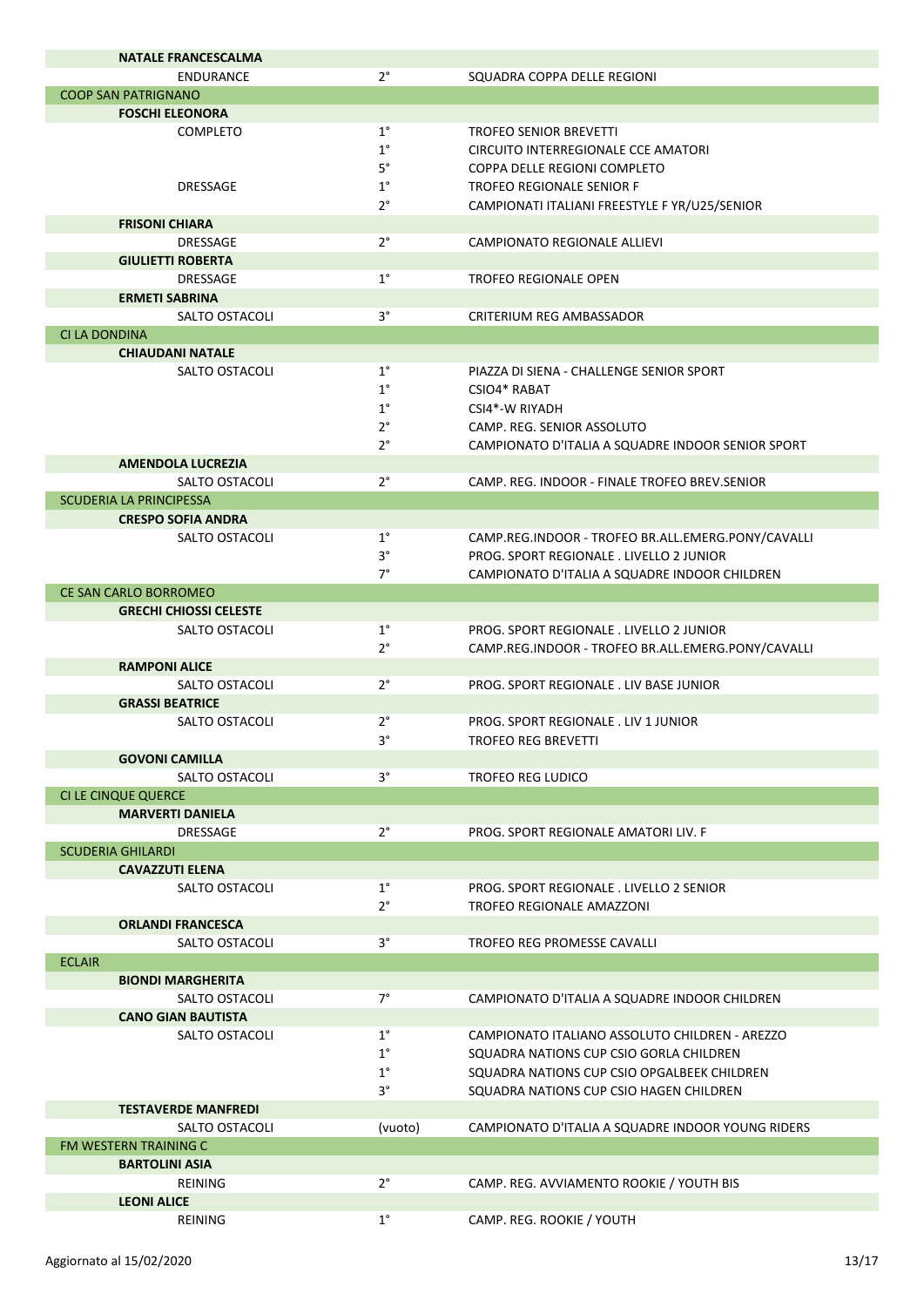|                              | $1^{\circ}$                | CAMP. REG. YOUTH REGIONALE                                                     |  |
|------------------------------|----------------------------|--------------------------------------------------------------------------------|--|
| PELLACANI CHRISTIAN          |                            |                                                                                |  |
| REINING                      | $1^{\circ}$                | CAMP. REG. NOVICE HORSE OPEN REGIONALE                                         |  |
|                              | $2^{\circ}$                | CAMP. REG. LIMITED OPEN REGIONALE                                              |  |
|                              |                            |                                                                                |  |
| <b>MANARA FRANCESCA</b>      |                            |                                                                                |  |
| REINING                      | $2^{\circ}$                | CAMP. REG. LADIES REGIONALE                                                    |  |
| PELLACANI BENEDETTA          |                            |                                                                                |  |
| <b>REINING</b>               | $3^{\circ}$                | CAMP. REG. ROOKIE REGIONALE                                                    |  |
| <b>MARCHETTI CHIARA</b>      |                            |                                                                                |  |
| <b>REINING</b>               | $1^{\circ}$                | CAMP. REG. AVVIAMENTO ROOKIE / YOUTH BIS                                       |  |
|                              | $2^{\circ}$                | CAMP. REG. ROOKIE / YOUTH                                                      |  |
|                              | $2^{\circ}$                |                                                                                |  |
|                              |                            | CAMP. IT. ROOKIE - YOUTH                                                       |  |
| <b>CREMASCHI MARCO</b>       |                            |                                                                                |  |
| REINING                      | $3^{\circ}$                | CAMP. REG. LIMITED OPEN REGIONALE                                              |  |
| <b>GARAVINI ANNA</b>         |                            |                                                                                |  |
| <b>REINING</b>               | $3^{\circ}$                | CAMP. REG. AVVIAMENTO ROOKIE / YOUTH BIS                                       |  |
| <b>S&amp;G QUARTER HORSE</b> |                            |                                                                                |  |
| <b>MONTI VALENTINA</b>       |                            |                                                                                |  |
| REINING                      | $2^{\circ}$                | CAMP. REG. INT NON PRO REGIONALE                                               |  |
|                              |                            |                                                                                |  |
|                              | $2^{\circ}$                | CAMP. REG. NON PRO REGIONALE                                                   |  |
|                              | $2^{\circ}$                | CAMP. IT. NON PRO                                                              |  |
| <b>ROLI RENZO</b>            |                            |                                                                                |  |
| REINING                      | $2^{\circ}$                | CAMP. REG. OVER 50 NON PRO/PRIMETIME                                           |  |
| <b>ALEMANNO PIERLUGI</b>     |                            |                                                                                |  |
| <b>REINING</b>               | $3^{\circ}$                | CAMP. REG. INT OPEN REGIONALE                                                  |  |
|                              | $3^{\circ}$                | CAMP. REG. OPEN REGIONALE                                                      |  |
|                              |                            |                                                                                |  |
| <b>MERIGHI CLAUDIA</b>       |                            |                                                                                |  |
| REINING                      | $1^{\circ}$                | CAMP. REG. AVVIAMENTO GREEN LEVEL                                              |  |
|                              | $1^{\circ}$                | CAMP. REG. AVVIAMENTO NOVICE RIDERS 2 MANI                                     |  |
| <b>MODENA ENDURANCE</b>      |                            |                                                                                |  |
| <b>MARTINOTTI VALENTINA</b>  |                            |                                                                                |  |
| REINING                      | $3^{\circ}$                | CAMP. REG. LADIES REGIONALE                                                    |  |
|                              | $3^{\circ}$                | CAMP. IT. LADIES                                                               |  |
|                              |                            |                                                                                |  |
| <b>FERRETTI FABRIZIO</b>     |                            |                                                                                |  |
| REINING                      | $3^{\circ}$                | CAMP. REG. OVER 50 NON PRO/PRIMETIME                                           |  |
| <b>FERLITO CLAUDIA</b>       |                            |                                                                                |  |
| <b>ENDURANCE</b>             | $2^{\circ}$                | SQUADRA COPPA DELLE REGIONI                                                    |  |
|                              | $2^{\circ}$                | CAMP REG CEN A AMATORI                                                         |  |
| <b>TENEGGI ILDEBRANDO</b>    |                            |                                                                                |  |
| <b>ENDURANCE</b>             | $2^{\circ}$                | SQUADRA COPPA DELLE REGIONI                                                    |  |
|                              | $3^{\circ}$                |                                                                                |  |
|                              |                            | CAMP REG DEBUTTANTI AMATORI                                                    |  |
|                              |                            |                                                                                |  |
| JEDRZEJEWSKA ANNA            |                            |                                                                                |  |
| <b>ENDURANCE</b>             | $2^{\circ}$                | SQUADRA COPPA DELLE REGIONI                                                    |  |
|                              | $2^{\circ}$                | CAMP REG DEBUTTANTI AMATORI                                                    |  |
| <b>SACCHI GIULIA</b>         |                            |                                                                                |  |
| REINING                      | $3^{\circ}$                | CAMP. REG. AVVIAMENTO GREEN LEVEL                                              |  |
|                              |                            |                                                                                |  |
| <b>BIANCHI MARCO</b>         |                            |                                                                                |  |
| <b>ENDURANCE</b>             | $1^{\circ}$                | CAMP REG DEBUTTANTI AMATORI                                                    |  |
| <b>PARACCHIOLA ELENA</b>     |                            |                                                                                |  |
| <b>ENDURANCE</b>             | $1^{\circ}$                | CAMP REG CEN A AMATORI                                                         |  |
| PATACCHIOLA ELENA            |                            |                                                                                |  |
| ENDURANCE                    | $2^{\circ}$                | CEI1* 90 VITTORITO                                                             |  |
|                              | $3^{\circ}$                | CAMP REG CEN B AMATORI                                                         |  |
|                              |                            |                                                                                |  |
| <b>ALLEGA PIERFRANCO</b>     |                            |                                                                                |  |
| <b>ENDURANCE</b>             | $2^{\circ}$                | CEI1* 90 FOLLONICA                                                             |  |
| <b>CI IL PAGURO</b>          |                            |                                                                                |  |
| <b>VERDI ELEONORA</b>        |                            |                                                                                |  |
| SALTO OSTACOLI               | $3^{\circ}$                | PROG. SPORT REGIONALE . LIV BASE JUNIOR                                        |  |
| <b>IPPICA LE RONDINI</b>     |                            |                                                                                |  |
| <b>BARAZZONI ANNA</b>        |                            |                                                                                |  |
|                              |                            |                                                                                |  |
| <b>DRESSAGE</b>              | $1^{\circ}$                | PONYADI 2019 - DRESSAGE A SQUADRE                                              |  |
|                              | $1^{\circ}$                | TROFEO PAT. A NAZIONALE                                                        |  |
|                              | $1^{\circ}$<br>$2^{\circ}$ | TROFEO REGIONALE PROMESSE<br>PONYADI 2019 - GIOVANISSIMI DRESSAGE PAT. A - E60 |  |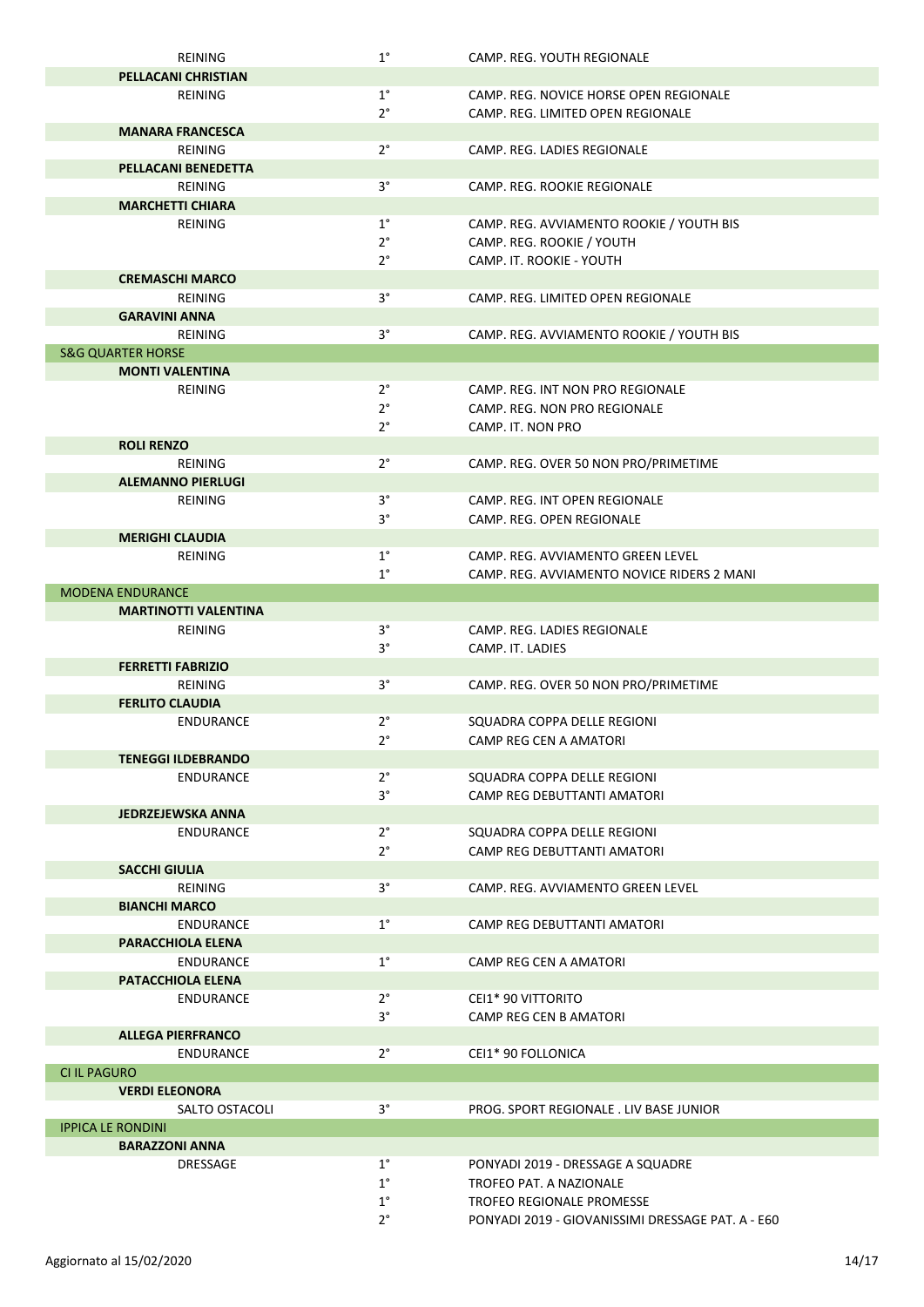| <b>DRESSAGE</b>                           | $3^{\circ}$                | CAMPIONATI ITALIANI PONY - TROFEO DEBUTTANTI                                            |
|-------------------------------------------|----------------------------|-----------------------------------------------------------------------------------------|
|                                           | $3^{\circ}$                | SOUADRA COPPA DELLE REGIONI DRESSAGE LIV. E                                             |
| <b>DE FLANDRE ALICE</b>                   | $3^{\circ}$                |                                                                                         |
| <b>DRESSAGE</b><br><b>SPERONI CAMILLA</b> |                            | CAMPIONATO REGIONALE FREESTYLE "E"                                                      |
| <b>DRESSAGE</b>                           | $2^{\circ}$                | <b>TROFEO REGIONALE OPEN</b>                                                            |
| <b>CI MANZONE</b>                         |                            |                                                                                         |
| <b>TIBALDI ENRICO</b>                     |                            |                                                                                         |
| <b>COMPLETO</b>                           | $2^{\circ}$                | CIRCUITO INTERREGIONALE CCE AMATORI                                                     |
| <b>CI IL CASTELLO</b>                     |                            |                                                                                         |
| <b>ANGELINI NICOLO'</b>                   |                            |                                                                                         |
| SALTO OSTACOLI                            | $3^{\circ}$                | CAMP REG JUNIORES ASSOLUTO                                                              |
| <b>EQUUS RESORT ASD</b>                   |                            |                                                                                         |
| <b>GIRIBALDI LUCIA</b>                    |                            |                                                                                         |
| <b>DRESSAGE</b>                           | $1^{\circ}$<br>$1^{\circ}$ | MIPAAFT 4 ANNI                                                                          |
| <b>FATA MORGANA ASD</b>                   |                            | PROG. SPORT REGIONALE PONY LIVELLO F                                                    |
| <b>BENEDUSI ANGELO</b>                    |                            |                                                                                         |
| REINING                                   | $2^{\circ}$                | IRHA FUTURITY 4YRS OPEN L1                                                              |
| <b>GRUPPO SPORTIVO CARABINIERI</b>        |                            |                                                                                         |
| <b>BOLOGNI FILIPPO</b>                    |                            |                                                                                         |
| SALTO OSTACOLI                            | $1^{\circ}$                | <b>GRAN PREMIO CSI2* VILLENEUVE LOUBET</b>                                              |
| N.E.A. HORSE FARM                         |                            |                                                                                         |
| <b>BASSI GIULIA</b>                       |                            |                                                                                         |
| <b>SALTO OSTACOLI</b>                     | $1^{\circ}$                | <b>TROFEO REGIONALE SENIOR</b>                                                          |
|                                           | $2^{\circ}$                | TROFEO SENIORES 1°GR 3° MANCHES H125                                                    |
|                                           | $2^{\circ}$                | PIAZZA DI SIENA - MASTER SPORT SILVER FINALE TOP FIVE                                   |
|                                           | $3^{\circ}$                | MASTER ASSOCIAZIONI AFFILIATE ER-CAMP.MASTER AGONISTI                                   |
| <b>CONTI SOFIA</b><br>SALTO OSTACOLI      | $3^{\circ}$                | MASTER ASSOCIAZIONI AFFILIATE ER-CAMP.MASTER AGONISTI                                   |
| <b>ANDREATTA ELEONORA</b>                 |                            |                                                                                         |
| SALTO OSTACOLI                            | $3^{\circ}$                | MASTER ASSOCIAZIONI AFFILIATE ER-CAMP.MASTER AGONISTI                                   |
|                                           | $3^{\circ}$                | CAMP.REG. INDOOR - TROFEO JUN 1°GR PONY/CAVALLI                                         |
| <b>ISOARDI VALENTINA</b>                  |                            |                                                                                         |
| SALTO OSTACOLI                            | $3^{\circ}$                | MASTER ASSOCIAZIONI AFFILIATE ER-CAMP. MASTER AGONISTI                                  |
| <b>CIIL FONDO</b>                         |                            |                                                                                         |
| <b>BALDAZZI ELISA</b>                     |                            |                                                                                         |
| SALTO OSTACOLI                            | $2^{\circ}$                | CAMPIONATO D'ITALIA A SOUADRE INDOOR SENIOR SPORT                                       |
| <b>TEBALDI VERONICA</b>                   |                            |                                                                                         |
| SALTO OSTACOLI                            | $4^{\circ}$<br>$7^{\circ}$ | CAMPIONATO D'ITALIA A SQUADRE INDOOR JUNIORES<br>PIAZZA DI SIENA - COPPA DEL PRESIDENTE |
| <b>GABELLINI MARGHERITA</b>               |                            |                                                                                         |
| SALTO OSTACOLI                            | $7^\circ$                  | PIAZZA DI SIENA - COPPA DEL PRESIDENTE                                                  |
| <b>CICCIU' PASQUALE</b>                   |                            |                                                                                         |
| SALTO OSTACOLI                            | $3^{\circ}$                | CAMPIONATO TECNICI ISTRUTTORI 2GR                                                       |
| <b>D'UBALDO GIORGIA</b>                   |                            |                                                                                         |
| SALTO OSTACOLI                            | $1^{\circ}$                | TROFEO REG BREVETTI ESORDIENTI                                                          |
|                                           | $3^{\circ}$                | CAMPIONATO TECNICI E ISTRUTTORI - TR BREVETTI ESORDIENTI                                |
|                                           | $7^{\circ}$                | CAMPIONATO D'ITALIA A SQUADRE INDOOR CHILDREN                                           |
| <b>BALDASSARI FILIPPO</b>                 |                            |                                                                                         |
| SALTO OSTACOLI                            | $2^{\circ}$<br>$3^{\circ}$ | TROFEO REG BREVETTI SENIOR<br><b>TROFEO REGIONALE AMATORI</b>                           |
| <b>BRIGLIA ELENA</b>                      |                            |                                                                                         |
| SALTO OSTACOLI                            | $3^{\circ}$                | <b>TROFEO REGIONALE SENIOR</b>                                                          |
| <b>PECORARI SVEVA</b>                     |                            |                                                                                         |
| SALTO OSTACOLI                            | $1^{\circ}$                | 130 CSIOJ* GORLA                                                                        |
|                                           | $2^{\circ}$                | 135 CSIOJ* GORLA                                                                        |
|                                           | (vuoto)                    | CAMPIONATO D'ITALIA A SQUADRE INDOOR YOUNG RIDERS                                       |
| <b>BARTOLUCCI VERONICA</b>                |                            |                                                                                         |
| SALTO OSTACOLI                            | (vuoto)                    | CAMPIONATO D'ITALIA A SQUADRE INDOOR YOUNG RIDERS                                       |
| CI LA PIRAMIDE                            |                            |                                                                                         |
| <b>MANARESI GRETA</b>                     |                            |                                                                                         |
| <b>DRESSAGE</b>                           | $1^{\circ}$<br>$2^{\circ}$ | PONYADI 2019 - MINIPONYADI PULCINI                                                      |
|                                           |                            | CAMPIONATI ITALIANI PONY - TROFEO PULCINI                                               |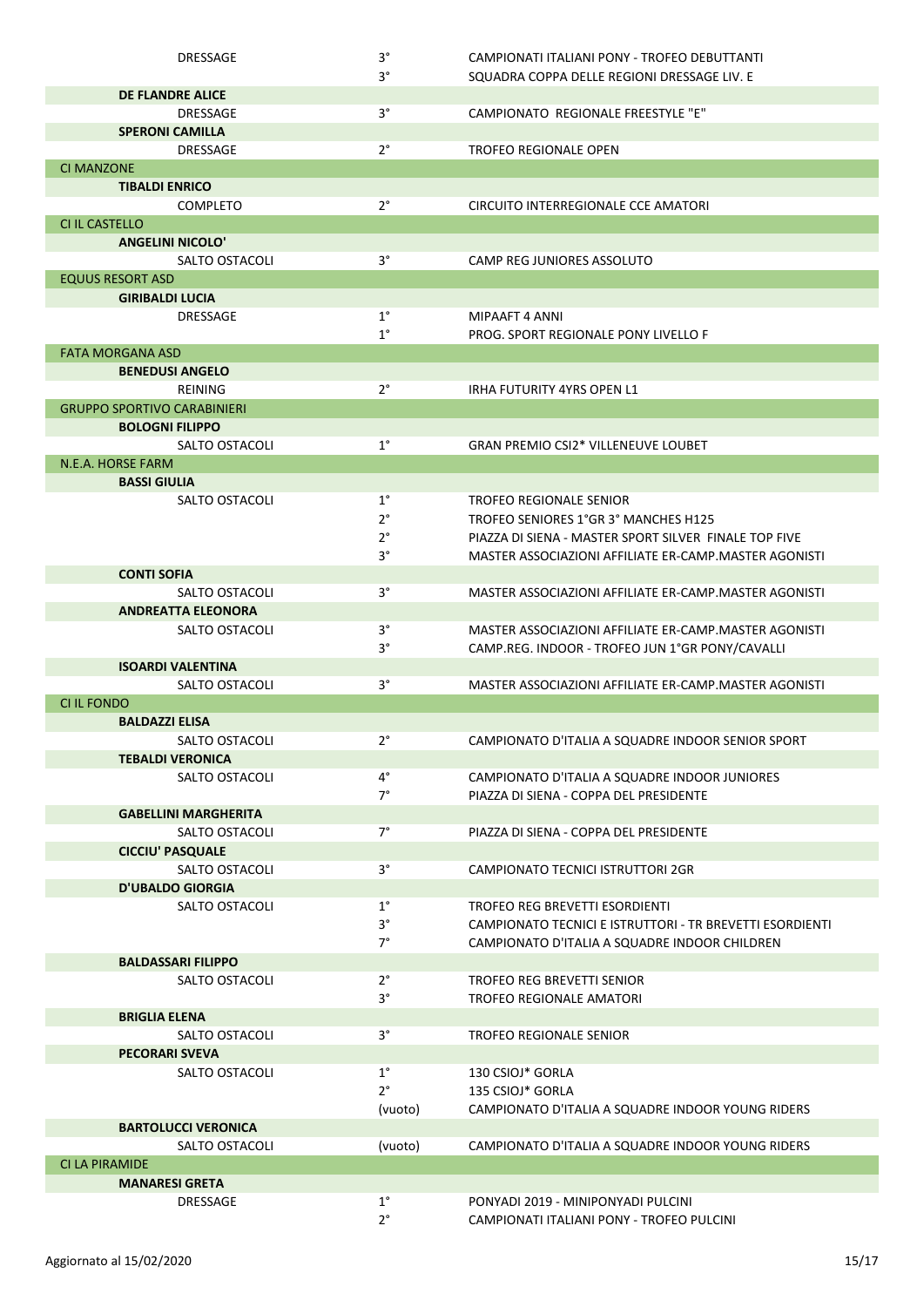| SALTO OSTACOLI                    | $2^{\circ}$ | PROG. SPORT REGIONALE - LIV PONY 80               |
|-----------------------------------|-------------|---------------------------------------------------|
|                                   | $2^{\circ}$ | CAMP. REG. INDOOR - FINALE TROFEO SPERANZE PONY   |
|                                   | $3^{\circ}$ | PROG. SPORT REGIONALE - LIV PONY 80               |
| <b>MANARESI GRETA</b>             |             |                                                   |
| <b>DRESSAGE</b>                   | $3^{\circ}$ | PONYADI 2019 - MINIPONYADI PULCINI                |
| <b>ZANCHINI CHIARA</b>            |             |                                                   |
| SALTO OSTACOLI                    | $1^{\circ}$ | CAMP. REG. INDOOR - TROFEO AMAZZONI               |
| <b>CHIARINI ANNA</b>              |             |                                                   |
| SALTO OSTACOLI                    | $1^{\circ}$ | PROG. SPORT REGIONALE . LIVELLO 3 SENIOR          |
| <b>EQUILANDIA CLUB</b>            |             |                                                   |
| <b>DI MARIA SERENA</b>            |             |                                                   |
| ATTACCHI                          | $2^{\circ}$ | PONYADI 2019 - ATTACCHI INTEGRATI A SQUADRE       |
| <b>MICHIELLI NICOLO'</b>          |             |                                                   |
| <b>ATTACCHI</b>                   | $2^{\circ}$ | PONYADI 2019 - ATTACCHI INTEGRATI A SQUADRE       |
| <b>ZIRONI SABRINA</b>             |             |                                                   |
| ATTACCHI                          | $2^{\circ}$ | PONYADI 2019 - ATTACCHI INTEGRATA                 |
| <b>CHAMPIONS FACTORY</b>          |             |                                                   |
| <b>CONTI ANNA</b>                 |             |                                                   |
| SALTO OSTACOLI                    | $1^{\circ}$ | PROG. SPORT REGIONALE . LIV BASE JUNIOR           |
| <b>COSTA MARCO</b>                |             |                                                   |
| <b>HORSE BALL</b>                 | 3°          | PONYADI 2019 - ALLIEVI                            |
| <b>MARCORA CHIARA</b>             |             |                                                   |
| <b>HORSE BALL</b>                 | $3^{\circ}$ | PONYADI 2019 - ALLIEVI                            |
| <b>BARONI ILARIA</b>              |             |                                                   |
| <b>SALTO OSTACOLI</b>             | 3°          | PROG. SPORT REGIONALE . LIVELLO BASE SENIOR       |
| <b>MARCORA GIULIA</b>             |             |                                                   |
| <b>HORSE BALL</b>                 | $1^{\circ}$ | SQUADRA CAMP. IT. SENIOR 2° DIVISIONE             |
| <b>POLI LORENZO</b>               |             |                                                   |
| <b>HORSE BALL</b>                 | $1^{\circ}$ | SQUADRA CAMP. IT. SENIOR 2° DIVISIONE             |
| <b>GANDI JESSICA</b>              |             |                                                   |
| <b>HORSE BALL</b>                 | $1^{\circ}$ | SQUADRA CAMP. IT. SENIOR 2° DIVISIONE             |
| <b>GANDI ANDREA</b>               |             |                                                   |
| <b>HORSE BALL</b>                 | $1^{\circ}$ | SQUADRA CAMP. IT. SENIOR 2° DIVISIONE             |
| <b>GANDI MAURO</b>                |             |                                                   |
| <b>HORSE BALL</b>                 | $1^{\circ}$ | SQUADRA CAMP. IT. SENIOR 2° DIVISIONE             |
| <b>BERNABO' FRANCESCA</b>         |             |                                                   |
| <b>HORSE BALL</b>                 | $1^{\circ}$ | SOUADRA CAMP. IT. SENIOR 2° DIVISIONE             |
| <b>BERTORELLI KIM</b>             |             |                                                   |
| <b>HORSE BALL</b>                 | $1^{\circ}$ | SQUADRA CAMP. IT. SENIOR 2° DIVISIONE             |
| <b>GRUPPO ROMAGNA ATTACCHI</b>    |             |                                                   |
| <b>CAVINA IVANO</b>               |             |                                                   |
| ATTACCHI                          | $1^{\circ}$ | CAMP.IT.COMPLETO ATTACCHI - 2 GRADO SINGOLI PONY  |
| <b>SCUDERIA GUIDETTI</b>          |             |                                                   |
| <b>TURCI ALESSANDRA</b>           |             |                                                   |
| SALTO OSTACOLI                    | $3^{\circ}$ | CAMP. REG. INDOOR - TROFEO AMATORI                |
| <b>BENATTI LUCREZIA</b>           |             |                                                   |
| SALTO OSTACOLI                    | $1^{\circ}$ | <b>TROFEO REG PONY DEBUTTANTI</b>                 |
| <b>VENTURI DEGLI ESPOSTI VERA</b> |             |                                                   |
| SALTO OSTACOLI                    | 3°          | TROFEO REG PROMESSE PONY                          |
| <b>ASD BEC</b>                    |             |                                                   |
| <b>COLOMBARI FEDERICO</b>         |             |                                                   |
| SALTO OSTACOLI                    | $1^{\circ}$ | CAMP. REG. INDOOR - FINALE TROFEO TECNICI 1°E2°GR |
| <b>SAVIO RIDING CLUB</b>          |             |                                                   |
| <b>ROCCHIO CRISTINA</b>           |             |                                                   |
| <b>DRESSAGE</b>                   | $3^{\circ}$ | SQUADRA COPPA DELLE REGIONI DRESSAGE LIV. E       |
| <b>RUFFINI CECILIA</b>            |             |                                                   |
| <b>DRESSAGE</b>                   | $2^{\circ}$ | SQUADRA COPPA DELLE REGIONI DRESSAGE LIV. F       |
|                                   | $3^{\circ}$ | CAMPIONATO IT. CHILDREN                           |
|                                   | $3^{\circ}$ | CAMPIONATI REGIONALI ALLIEVI EMERGENTI            |
|                                   | $6^{\circ}$ | SQUADRA CAMPIONATI EUROPEI CHILDREN               |
|                                   | $32^\circ$  | CAMPIONATI EUROPEI CHILDREN                       |
| <b>METRI MARGHERITA</b>           |             |                                                   |
| DRESSAGE                          | $1^{\circ}$ | PONYADI 2019 - MINIPONYADI PULCINI                |
|                                   | $1^{\circ}$ | FINALE PROGETTO SPORT JUN PAT.A PONY              |